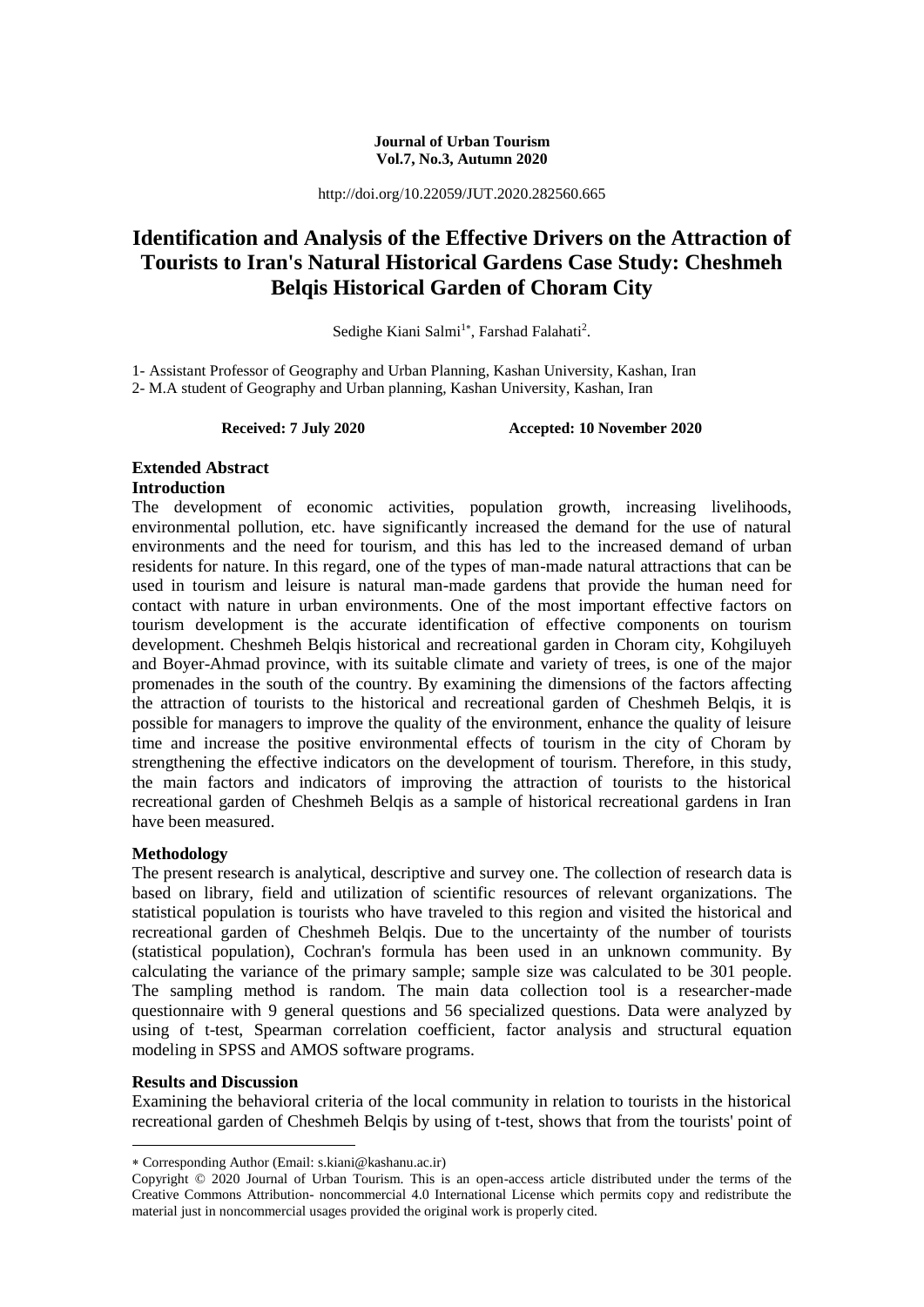view, the behavior of the local community with tourists in this historical and recreational garden is in a desirable situation, which can be considered as an effective factor on the continuation of the tourism development process. Results of the environmental quality index of Cheshmeh Belqis natural historical garden with a significance level of less than 0.05 along with the negation of the upper and lower bounds of confidence levels for the variables of access to suitable space for washing dishes, sports facilities, proper access to health services and the children's playground shows that the mentioned indicators are in an undesirable condition and need an accurate planning for optimal development. In terms of access road indicators, tourist guide signs and transportation facilities, the situation is also assessed as unsuitable. Tourists believe that in this tourism destination, the situation of specialized and trained employees to introduce the area and the historical and recreational garden of Cheshmeh Belqis, the situation of exhibitions to introduce other attractions of Choram city, evaluation of local and indigenous festivals of handicraft, local food, Local songs and instruments and introducing local traditions to tourists, the situation of information units in the tourist spots of Choram city and signposts to guide tourists to the desired location also need to be planned for improvement.

#### **Conclusion**

The results of the research show that in the opinion of tourists, the historical recreational garden of Cheshmeh Belqis is considered as a desirable attraction and among other tourist attractions, it has a suitable condition. Its beautiful nature and historical background have made it popular among tourists and it is considered as a popular attraction. Such that tourists' assessment of the peaceful of the environment, the desirable green space, the platform and sitting areas, the beautiful landscape and the climate of Belqis spring have been appropriate. This set of conditions has also led to the loyalty of tourists. In the inferential results, tourists tend to re-visit the garden and as a priority to choose from other attractions of the city, the historical recreational garden of Belqis spring has been considered. The desire to recommend the Belqis Spring Garden to friends and family has been another sign of tourists' loyalty. This issue has been reflected in the importance of preserving this garden and maintaining it for future generations.

**Keywords:** Developmental Drivers, Man-made Tourism Attractions, Structural Equation Modeling, Systemic Attitude.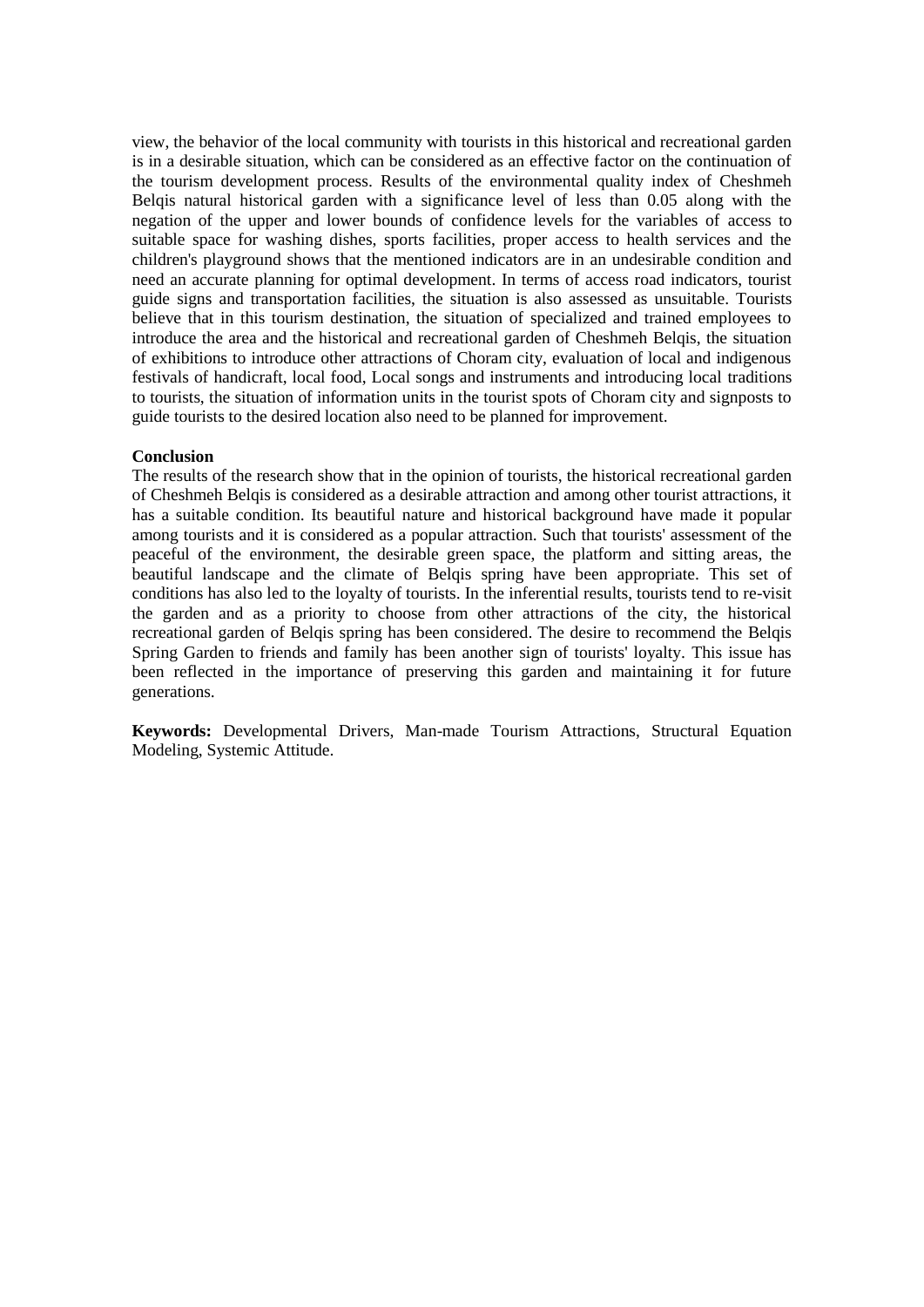**فصلنامه گردشگری شهری، دورۀ ،7 شمارۀ ،3 پاییز 1399 صص. 107-125** 10.22059/JUT.2020.282560.665/http://doi.org

# **شناسایی و تحلیل پیشرانهای مؤثر بر جذب گردشگران به باغهای تاریخی طبیعی ایران مطالعه موردی: باغ تاریخی چشمه بلقیس شهر چرام**

**-** استادیار جغرافیا و برنامهریزی شهری، دانشگاه کاشان، کاشان، ایران **صدیقه کیانی سلمی**<sup>1</sup> **فرشاد فالحتی -** دانشجوی کارشناسی ارشد جغرافیا و برنامهریزی شهری، دانشگاه کاشان، کاشان، ایران

**تاریخ دریافت: 1399/04/17 تاریخ پذیرش: 1399/08/20**

## **چکیده**

در سالهای اخیر گردشگری و عوامل مؤثر بر جذب گردشگران در حوزههـای مختلـف موردبررسـی قـرار گرفتـه است. رویکرد جغرافیایی به این مقوله با در نظر گرفتن همه ابعاد به نتایج تحقیق جامعیت میبخشد. در این مقاله مؤلفههای مؤثر بر جذب گردشگران به باغهای تاریخی طبیعی ایران در نمونه موردی باغ تاریخی چشمه بلقـیس شهر چرام مورد شناسایی و تحلیل قرار گرفته است. گردآوری دادههای تحقیق از طریق پرسشنامه محقق سـاخته با 65 گویه صورت گرفته است. جامعه نمونه تحقیق گردشگران ورودی به باغ تاریخی تفریحی چشمه بلقـیس در شهر چرام به تعداد 301 نفر بوده است. برای انجام تحلیلهای آماری نظیر آزمون تی، تحلیل عاملی و مدلسازی معادلات ساختاری و پاسخ به سؤالات پژوهش از نرمافزارهای SPSS و AMOS استفادهشده است. نتایج تحقیق نشان میدهد از بین شش عامل شناساییشده عامل اقتصـادی بـا بـاالترین اثـر، 13/93 درصـد واریـانس بهبـود وضعیت گردشگری در باغ تاریخی تفریحی چشمه بلقیس را تبیین مینماید که این امـر نشـانگر اهمیـت و ارزش عامل اول نسبت به عاملهای بعدی اسـت. عاملهـای مبلمـان فضـای بـاغ تـاریخی تفریحـی چشـمه بلقـیس، اطالعرسانی و تبلیغات، دسترسی و حملونقل، امکانات و خدمات، کیفیت محیطی و موقعیت با درصدهای تبیـین ،11/59 ،10/83 ،8/01 ،7/87 6/14 و 4/89 در جـذب گردشـگر و بهبـود وضـعیت گردشـگری در بـاغ تـاریخی تفریحی چشمه بلقیش اثر داشتهاند. همچنین نتایج حاصل از مدلسازی معادالت ساختاری با بار عاملی 0/71 اثـر مطلوبیت جاذبه گردشگری باغ تاریخی تفریحی چشمه بلقیس بر وفاداری گردشگران را مورد تأیید قرار میدهد.

**واژگان کلیدی:** پیشرانهای توسعه، جاذبههای گردشگری طبیعی انسانساخت، مدلسازی معادالت ساختاری، نگرش سیستمی، چرام.

1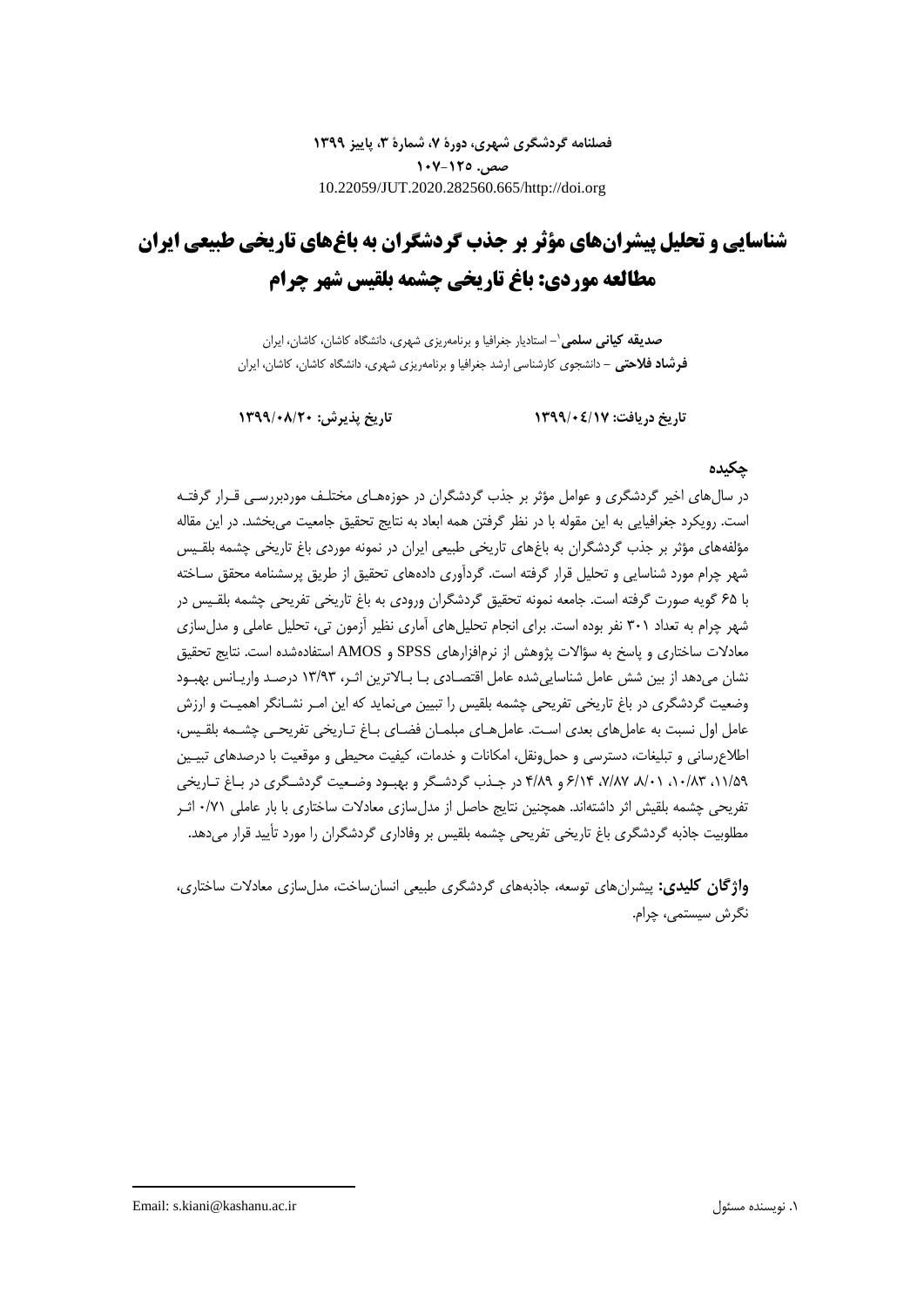**مقدمه**

صنعت گردشگری مسالمتآمیزترین جنبش بشری (عیسی لو و همکاران،۱۳۹۶: ۵۵۴) و یکی از رویکردهای مهم و مـؤثر در حوزه اقتصاد و از عوامل برجسته ارتباطی، اجتماعی و فرهنگی در جهان محسوب میشود )زال و همکاران:1399، 38( که بر پیشرفت دانش، فرهنگ و اقتصاد تأثیر مستقیم دارد و بزرگترین صنعت جهان ازلحاظ اقتصادی محسوب میگردد. گردشگری عاملی نوظهور و قدرتمند در دنیای امروز است و بهعنوان یکی از سه صنعت سودآور درجهیک جهان )حکمـت نیا:1399، 72( و از جمله عوامل مؤثر در ایجـاد ارتباطـات فرهنگـی بـین کشورهاسـت )فروتنـی و صـالحی:1397، 32(. همچنین گردشگری بهعنوان راهحل کاهش فقـر و توسـعه زیرسـاختها شناختهشـده اسـت (Evelyn et al,2020:1). بهگونهای که بر اساس آمار ارائهشده از سوی سازمان جهانی گردشگری بزررترین منبع درآمد جهان در هـزاره جدیـد را شکل داده (,2011:13Tohidi (و از مهمترین صنایع در حال رشد و یکی از جریانهای جهانی است که امور اقتصـادی، اجتماعی و فرهنگی را با هم ترکیب نموده است (Holjeva,2003:131). بر اساس گزارش ۲۰۱۸ شورای جهانی سـفر و گردشگری 323 میلیون در سطح جهان بهطور مستقیم و غیرمستقیم در بخش گردشگری شاغل هستند )سازمان جهـانی گردشگری،۲۰۱۸) و پیش بینی میگردد تا سال ۲۰۲۰ میزان درآمد حاصـل از آن بـه ۲۰۰۰ میلیـارد دلار در سـال برسـد (WTO,2011:24). بدین لحاظ بهمنظور تنوع بخشیدن به منابع رشد اقتصادی، درآمدهای ارزی و نیز ایجاد فرصتهای شغلی در کشورهای کمتر توسعهیافته، گسـترش صـنعت گردشـگری از اهمیـت ویـژهای برخـوردار اسـت )علیاکبـری و همکاران، :1397 157( و بسیاری از کشورهای جهان برای کسب منافع و مزایای افزونتر اجتماعی، سیاسـی و اقتصـادی (,2016:111Vanhove (در سیاستها و برنامههای کشوری به گردشگری، در حکم ابزاری مؤثر در ادامه رونـد توسـعه سیاسی، فرهنگی، اجتماعی و اقتصادی توجهی ویـژه مصـروف میدارنـد )ختـایی و همکـاران، :1390 9(. گردشـگری را میتوان »صنعت سفید« نام نهاد )صفوی و همکاران:1396، 22(، زیرا برخالف اغلب صنایع تولیدی بـدون آلـوده سـازی محیطزیست انسانی است و در دنیای امروز به یکی از مهمترین فعالیتهای اجتماعی – اقتصادی تبدیل شده است (رهنما و رفیعی:1397، 126(. گردشگری میل به استفاده از فضا در اوقات فراغت باانگیزهها و اهداف متنوع را پدید مـیآورد کـه در یک کلیت دربرگیرنده جریانی از سرمایه، انسان، فرهنگ و کنش متقابل بین آنهاست و ایجاد درآمد و اشـتغال بـرای ساکنان محلی در عرصه فضای جغرافیایی از آثار آن میباشد (Briedenhann & Eugenia,2004:75). تأکید بر مقوله اقتصادی در فضاهای جغرافیایی جهت توسعه و رفاه ساکنان محلی اهمیت گردشگری را دوچنـدان میکنـد و ایـن خـود مستلزم سیاستگذاریهای اقتصادی و محیطی در سطح جهانی میباشد کـه بتـوان بـا تـأمین زیرسـاختهای موردنیـاز، گردشگری در سطح جغرافیایی محدود را به امری جهـانی بـدل كـرد (Sugiyarto & Adam,2003:699). بـدین روی امروزه در بین کشورها نیاز به تحلیل مسائل مربوط به فعالیت گردشگری از طریق بهکارگیری روشهای دقیـق کمّـی - کــاربردی و منطقــی جهــت مــدیریت بهینــه نــواحی و مکانهــای گردشــگری بیشازپــیش احســاس شــده اســت )328 ,2001:Prato). میتوان چنین گفت طی چهار دهه گذشته، گردشگری از عمدهترین نیروهای سازنده جهـان بـوده است که مزایای اقتصادی حیرتآوری برای جوامـع بـه همـراه داشـته و در معـامالت محلـی حـائز اهمیـت بـوده اسـت ),2003:82Tucker). بهنحویکه تقاضای روزافزون گردشگران برای اسـتفاده از جاذبـههای طبیعـی و بازدیـد از امـاکن تاریخی - باستانی، فرهنگی و مذهبی بستر مناسبی را برای فراهمسازی امکانات رفاهی و توسعه گردشگری فراهم آورده است )سیدعلی پور و اقبالی:1390، 149( که بهعنوان یکی از ابزارهـای اصـلی توسـعه در هـر ناحیـه، میتوانـد ثـروت و جمعیت را از مراکز تمرکز و ثقل صنعتی بهسوی روسـتاها و نقـاط طبیعـی جـذب کنـد )قنبـری و همکـاران:1394، 16(. گردشگری در بستر محیطی صورت میگیرد که در دو حوزه طبیعی و فرهنگی – اجتمـاعی (رحمـانی و همکـاران،۱۳۸۸: 647-665؛ ,2008:158Nakagoshi & Hakim) . جاذبههای گردشگری آن را شکل میدهد و آن دسته از کشورهایی که جاذبههای گردشگری مرتبط با مناظر طبیعی، فرهنگ و تمدنهای باسـتانی و آثـار تـاریخی و مـذهبی دارنـد، دارای استعدادها و تواناییهایی مؤثر در جـذب گردشـگران هسـتند (,2011:25al et Azizi(. بـهکارگیری منـابع گردشـگری مستلزم نگاهی همهجانبه و علمی میباشند، چراکه با توجه به منـابع محـدود، خواسـتهها بـرای بهرهمنـدی از آن بسـیار میباشد و درصورتیکه برنامه ریزی و مدیریت خردمندانه در استفاده و بهرهبرداری از منابع گردشگری وجود نداشته باشد،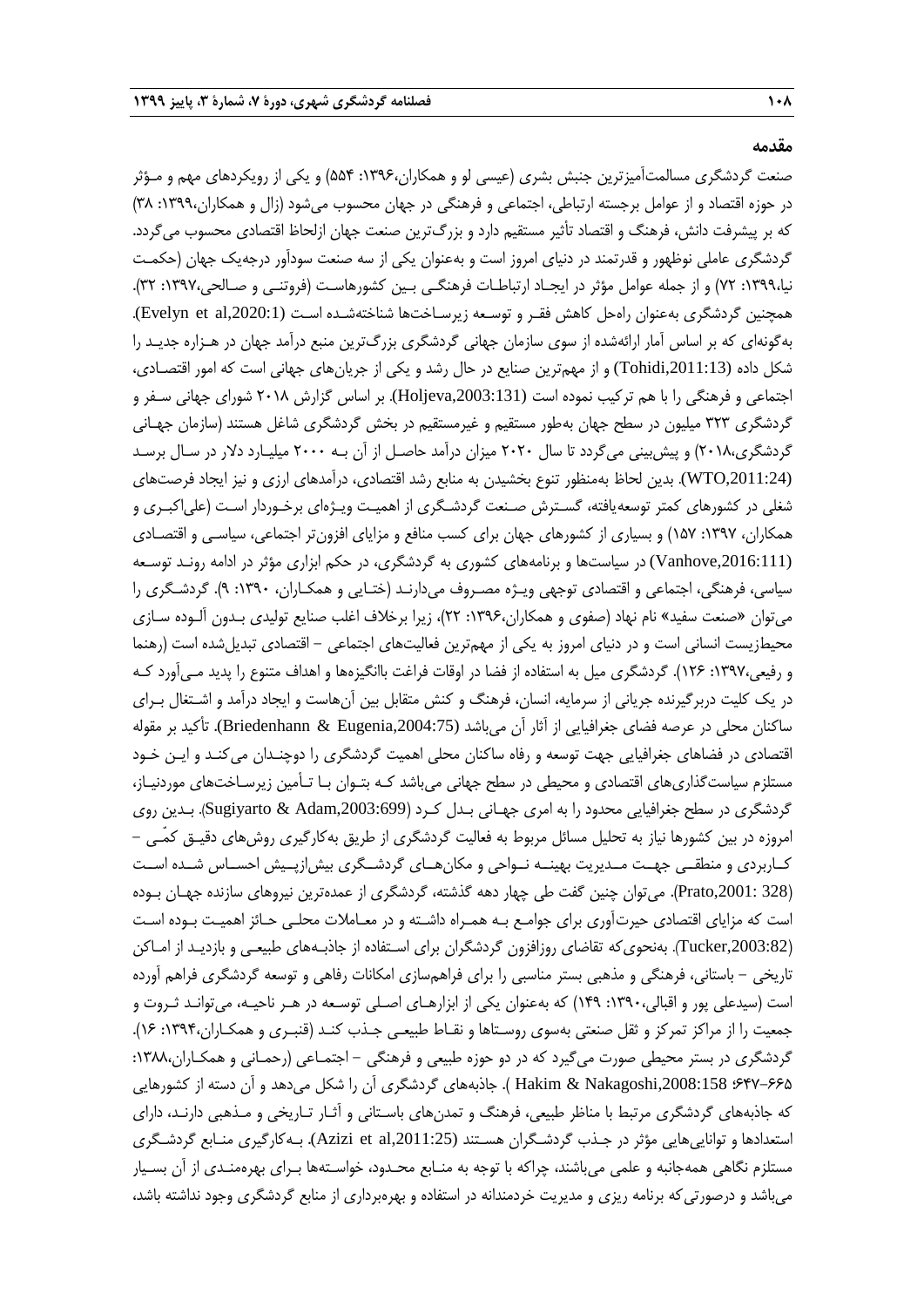زمینههای این بهرهمندی کاهش و در برخی موارد موجب اتالف منابع موجود هـم میشـود )ضـیایی و داغسـتانی:1389، 115(. در روزگار اخیـر توسـعه فعالیتهـای اقتصـادی، رشـد جمعیـت، افـزایش مشـغلههای زنـدگی، بـاال رفـتن سـطح استانداردهای زندگی، پدیده آلودگی در شهرهای بزرگ، آلودگی صوتی و سایر آلاینـدههای محیطزیسـت سـبب افـزایش چشمگیر تقاضا برای استفاده از محیطهای طبیعی و نیاز به گردشـگری شـده و ایـن امـر سـبب گردیـده تـا نیـاز مـردم شهرنشین به طبیعت روزبهروز بیشتر گردد (شعبانزاده و همکاران، ۱۳۹۴، ۲). بدین لحاظ یکی از انواع جاذبههای طبیعـی انسانساخت قابل|ستفاده در گردشگری و پر کردن اوقات فراغت، باغهای طبیعی ساخت دست بشر است که نیـاز انسـان به تماس با طبیعت را در محیطهای شهری فراهم مینماید. در سرزمین پهناور ایران باغهایی وجود دارند کـه ازنقطـهنظر هنر و معماری نمونههای باارزشی تلقی شده و باعث ترویج هنـر بـاغ سـازی ایرانـی در دیگـر سـرزمینها و بهخصـوص سرزمینهای اسلامیشدهاند (متدیّن، ١٣٨٩: ۵١). این باغها جدای از غنای طبیعی به دلیل ارزشهای فضـایی کالبـدی و تاریخی فرهنگی (ابوئی و جیحانی،۱۳۹۱: ۱۰۷) در گردشگری حائز اهمیت هستند. درختان و سایه آنها از زیباترین تعابیر بهشتی است که در باغهای ایرانی دیده میشود )انصاری و محمودینژاد، :1386 39( و سبب گردیـده باغهـای تـاریخی ایران از گذشتههای دور موردتوجه بازدیدکنندگان باشند (علایی، ۱۳۹۴: ۱۶). یکی از مهمترین عوامل اثرگذار بـر توسـعه گردشگری، شناسایی دقیق مؤلفههای اثرگذار بر توسعه گردشگری است (اسماعیلزاده و اسـماعیلزاده، ۱۳۹۶: ۵۵). بـاغ تاریخی تفریحی چشمه بلقیس در شهرستان چرام، استان کهگیلویه و بویراحمد با برخورداری از آبوهوای مناسب و تنوع درختان از تفرجگاههای بزرر جنوب کشور است. با بررسی ابعاد عوامل مؤثر بر جذب گردشگران به باغ تاریخی تفریحـی چشمه بلقیس، این امکان به مدیران داده میشود که با تقویت شاخصهای مؤثر بر توسعه گردشگری به ارتقـای کیفیـت محیط، افزایش کیفیت گذران اوقات فراغت و افزایش آثار مثبت زیستمحیطی گردشگری در شـهر چـرام اقـدام نماینـد. همچنین افزایش درك این عوامل، سیاستگذاران را در تدوین سیاستهای مؤثر، برای افـزایش رقابتپـذیری و جـذابیت مقصد کمک مینماید )5 ,2005:prideaux; 1116 ,2007:Tasi & Chen). مهمترین عامـل در ایـن فرآینـد درك و شناسایی عوامل رضایت و یا نارضایتی گردشگران است (Song et al,2012:462) چراکـه سـطوح بـالای رضـایتمندی گردشــگران از مقاصــد گردشــگری تــا حــد زیــادی منجــر بــه بــاال رفــتن درآمــد ارائهکننــدگان خــدمات میشــود ),2016:72al et Agyeiwaah). در این پژوهش، عوامل و شاخصهای اصلی بهبود جذب گردشگران بـه بـاغ تـاریخی تفریحی چشمه بلقیس بهعنوان نمونهای از باغهای تاریخی تفریحی ایران موردسنجش قرارگرفتهاند. تالش بر این اسـت به سؤالات ذیل پاسخ داده شود:

- وضعیت معیارهای رفتاری جامعه محلی در ارتباط با گردشگران در بـاغ تـاریخی تفریحـی چشـمه بلقـیس چگونـه است؟

- آیا از نظر گردشگران باغ تاریخی تفریحی چشمه بلقیس توانایی جذب گردشگران و شهروندان را داشته است؟ - وضعیت پارامترهای کیفیت محیطی، کیفیت دسترسی و امکانات، اقتصادی و دسترسی و اطالعرسـانی بـاغ چگونـه است؟

- مطلوبیت جاذبه گردشگری باغ تاریخی تفریحی چشمه بلقیس چه اثری بر وفاداری گردشگران داشته است؟

- اثرگذارترین عامل بر توسعه گردشگری در باغ چشمه بلقیس کدام است؟

تحقیقات مدون بسیاری در زمینه عوامل مؤثر بر توسعه صنعت گردشگری صورت گرفته که این نکته خـود از جهتـی امتیاز محسوب میگردد؛ اما ماهیت تخصصی این پژوهشها بسیاری از زوایای پنهـان، چندبعـدی و پیچیـده موضـوع را کمرنگ جلوه میدهد. در پژوهشهای داخلی ابراهیمنیا سماکوش و همکاران )1392( مقالهای با عنـوان »ارزیـابی نقـش گردشگری شهری در توسعه اقتصادی-محیطی شهر بابلسر« به انجام رسانیدهاند. نتایج پژوهش نشان میدهد گردشگری در زمینه اقتصادی اثرات قابلتوجهی داشته و عالوه بر اشتغال و درآمدزایی سبب باال رفتن قیمتهـا و سـوداگری زمـین شده است. لحمیان و همکاران )1392( در مقاله »نقش مبلمان شهری در توسعه گردشگری شهر ساری« بیان میکند بـا زیباسازی و باال بردن کیفیت فضا و مبلمان شهری در شهر میتوان شاهد جلب و جذب هـر چـه بیشـتر گردشـگر و نیـز توسعه گردشگری بود. بوذری و همکاران (۱۳۹۲) مقالهای با عنوان «تبیین نقش بازار بزرگ تهران در توسعه گردشـگری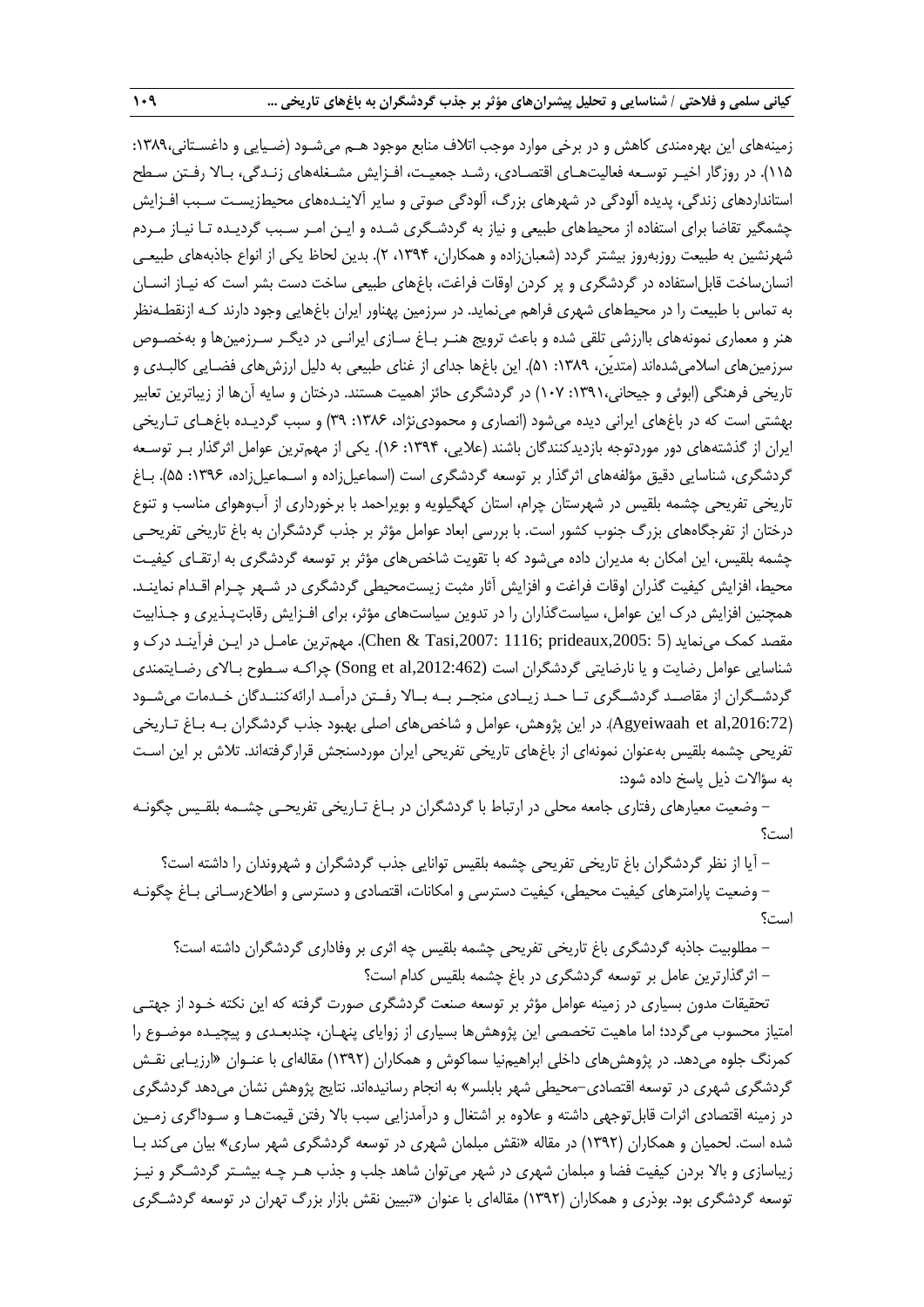شهری تهران» به انجام رسانیدهاند. نتایج نشان میدهد ضعف کارکردی قابلتوجهی در رابطه با مدیریت و برنامه ریـزی توسعه گردشگری (بازار بزرگ تهران) وجود دارد. زیاری و همکاران (۱۳۹۲) مقاله بررسی عوامل مؤثر در توسـعه صـنعت گردشگری شهری با تأکید بر عوامل مؤثر بر رضایتمندی گردشگران شهر نورآباد ممسنی« را به انجام رسـانیدهاند. نتـایج حاکی از آن است گردشگران از بازدید شهر نورآباد در زمینه تأمین نیازهای هیجانی خود همچون وجود حس مهماننوازی مردم با ضریب )0/746( بیشترین رضایتمندی را داشتهاند. وارثی و صفرآبادی )1393( مقالهای با عنـوان »نقـش عوامـل اجتماعی گردشگری در توسعه گردشگری شهری (مطالعه موردی شهر اصفهان)» ارائه کردهاند. نتایج حـاکی از آن اسـت شاخص مدیریت فضایی گردشگری با ضریب 0/76 درصد بیشترین و بهای خدمات گردشگری بـا ضـریب 0/63 درصـد کمترین سهم را نسبت به دیگر متغیرها در توان تبیین توسعه گردشگری شهر اصـفهان داشـتهاند. پوراحمـد و همکـاران )1394( مقالهای با عنوان »بررسی نقش گردشگری در توسعه شهری کرمانشاه« ارائـه دادهانـد. در نتـایج مشـخص شـد گردشگری شهر کرمانشاه با 11 نقطه قـوت، 11 نقطهضـعف، 11 فرصـت و 10 تهدیـد خـارجی مواجـه اسـت. حیـدری سورشجانی (۱۳۹۶) «مدل سازی ساختاری عوامل مؤثر بر جذب گردشگران به پدیدههای گردشـگری مصـنوعی (مطالعـه موردی: پارک و دریاچه چیتگر تهران)» را به انجام رسانیده است. نتیجه پژوهش حاکی از آن است عوامـل اجتمـاعی بـا ضریب رگرسیونی 0/93 و سطح معناداری 0/002 بیشترین اثر را بر جذب گردشگران و بازدیدکنندگان داشته است. فـروز 'حمد'و همکاران (۲۰۱۰) در یک تحلیل تجربی «عوامل مؤثر بر انتخاب مقصد تور در بنگلادش» را شناسـایی نمودهانـد. در این تحقیق نه ویژگی مرتبط با جنبههای مختلف گردشگری شامل کیفیت خدمات، زیبایی طبیعی، مقصد شناختهشده، اقامتگاه مناسب، تفریح، ماجراجویی، امنیت، حملونقل مؤثر و کارآمد، تـأمین امنیـت و کیفیـت غـذا و تسـهیالت خریـد، بهعنوان متغیرهای مستقل مورداستفاده قرار گرفت. نتیجه رگرسیون نشان میدهد اثر عوامـل کیفیـت سـرویس، زیبـایی طبیعی، امنیت و تسهیالت خرید از نظر آماری قابلتوجه است که نشان میدهد ٪24/6 از تغییر در توضیح قصد انتخـاب یک مقصد تور در بنگلادش را تبیین میکند. می لیزل دو پلسیس'و همکاران (۲۰۱۲) «عوامل محیطی اثرگذار بر تجربـه گردشگران در پاركهای ملی آفریقای جنوبی« را مورد شناسایی قرار دادهاند. نتـایج کـاربرد تحلیـل عـاملی پـنج فـاکتور محیطی را که بر تجربه گردشگران تأثیر منفی میگذارد را در قالب عوامل آلودگی، محصول گردشگری ارائهشـده، نقـض تعهدات پارک، مدیریت زیستمحیطی و برخوردهای گردشگری برآورد کرده است. تران فی هونگ ّو همکـاران در سـال (۲۰۱۶) «عوامل مؤثر بر جذب گردشگران خارجی به مقاصد اکوتوریستی در منطقه دلتـا مکونـگ'ویتنـام» معتقـد اسـت عوامل مؤثر بر جذب گردشگران در ۵ عامل جذابیت خاص، ادراک کنترل رفتاری، ساکنین محلی، شـرایط اکولـوژیکی – 5 طبیعی و امکانات - زیرساخت دستهبندی میگردد. جاویـد صـیداو و رمـا آدومیتـین )2016( در تحقیـق خـود بـا عنـوان »عوامل مؤثر بـر تصـمیمگیری گردشـگران محلـی در انتخـاب مقصـد: مـورد آذربایجـان«، اعـالم داشـتهاند، امکانـات آرامشبخش، امکانات متنوع گردشگری، ویژگیهای زیستمحیطی، منابع انسانی و قیمت، ویژگیهای مهـم گردشـگران 6 محلی در انتخاب مقصد گردشگری است. مای گونـگ خونـگ و فـام آن نیـوئن )2017( »عوامـل اثرگـذار بـر رضـایت گردشگران از مقاصد گردشگری و تصمیم به بازگشت مجدد در شهر هوشی مین<sup>۷</sup>ویتنام» را مطالعه نمودهاند. نتـایج ایــن تحقیق به لحاظ تئوری و تجربی ثابت میکند که قصد بازگشت گردشگران بهطور مسـتقیم و غیرمسـتقیم بـا رضـایت از مقصد گردشگری به دنبال تفریحات و سرگرمیها، محیط طبیعی و جاذبههای فرهنگی و تاریخی مرتبط اسـت. جاسـمین آرایانا )2017( در رساله کارشناسی ارشد خود »عوامل مؤثر بر جذابیتهای گردشگری ماالگا در اسپانیا« را مطالعه نمـوده

1

<sup>1</sup>. Feroz Ahmed

<sup>2</sup>. Me. Liezel du Plessis

<sup>3</sup>. Tran Phi Hoang

<sup>4</sup>. Delta Mekong

<sup>5</sup>. Javid Seyidov & Roma Adomaitienė

<sup>6</sup>. Mai Ngoc Khuong and Pham Anh Nguyen

YHo Chi Minh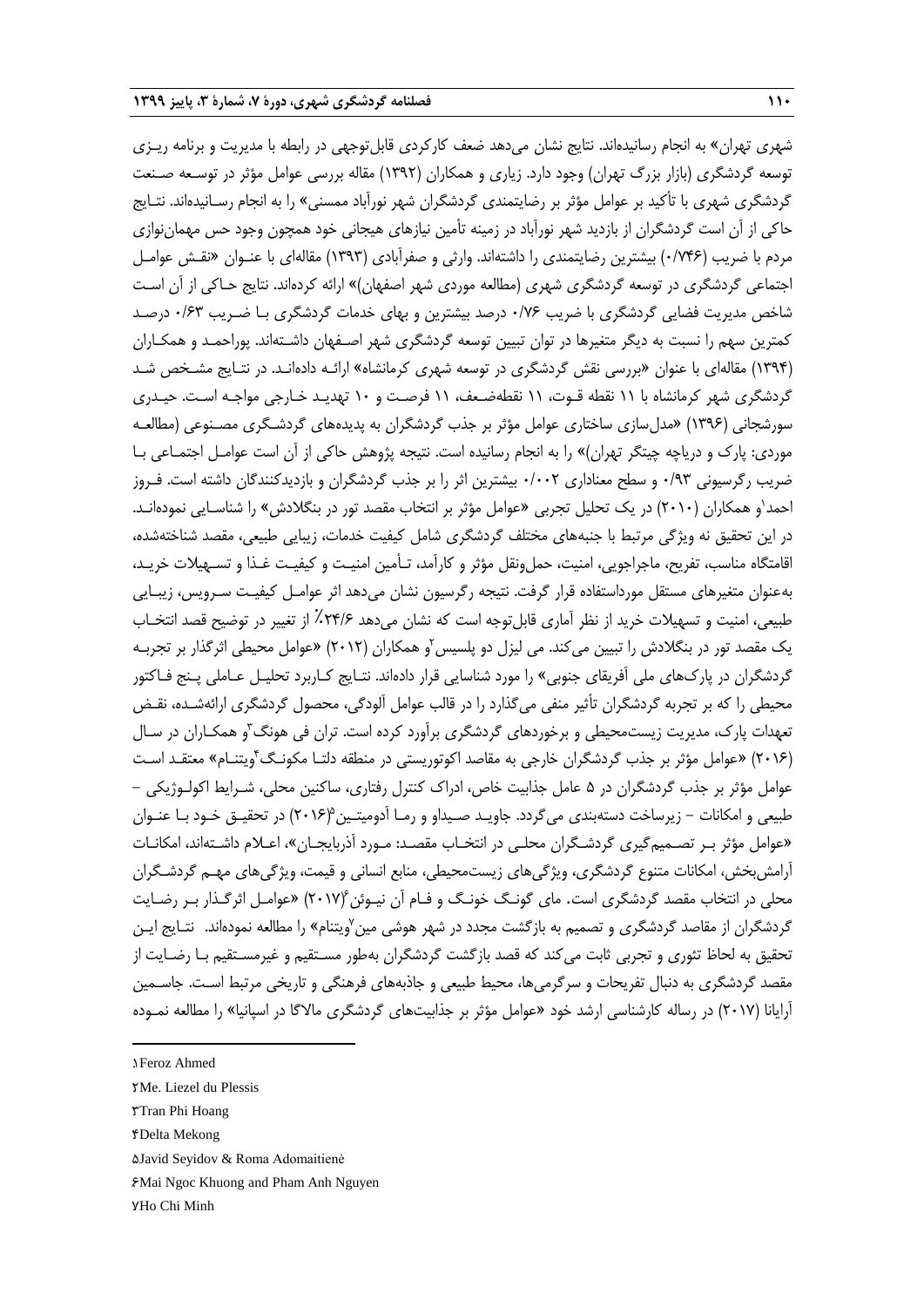است. محقق در تشریح نتایج بیان میکند علیرغم آنکه موضوع جذابیت یک موضوع بینرشـتهای اسـت کـه دانشـمندان مختلف از ابعاد متفاوت به آن نگریسـتهاند امـا در حـوزه گردشـگری، جـذابیتهای فرهنگـی در ایـن شـهر بیشـترین و ّثرگذارترین عامل در توجه گردشگران به مالاگا بوده است. جنسن`و همکاران (۲۰۱۷) در پژوهشی بـه بررسـی «عوامـل مؤثر بر رضایت و جذب گردشگران در جاذبههای گردشگری شمال نروژ« پرداختهاند. نتایج حـاکی از آن اسـت ادراکـات شخصی، تصویر ذهنی، خدمات ارائهشده در مکانهای گردشگری و نوع استفاده از تکنولوژی در میزان جذب گردشـگران به پدیدههای گردشگری مؤثر است. یاو سون ٔو همکاران (۲۰۱۸) بر اساس دادههـای جمعآوریشـده از دادههـای رسـانه اجتماعی به »ارزیابی اولویتهای گردشگران برای بازدید از نقاط دیدنی منطقه داپنگ چین« پرداخته است. نتایج تحقیـق نهتنها یک سیستم رتبهبندی قابلاعتماد برای ارزیابی محبوبیت نقاط دیدنی گردشگران ارائه مینمایـد، بلکـه یـک مـدل اندازهگیری ابتکاری برای حمایت از برنامهریزی و سیاستگذاری برای منـاطق خـوشمنظره و دیـدنی طراحـی میکنـد. پژوهش حاضر به دنبال مشخص کردن عوامل گوناگون اثرگذار بر بهبود وضعیت گردشگری و جذب گردشـگران در بـاغ تاریخی تفریحی چشمه بلقیس است. تبدیل رو با پرهیز از نگاه بخشی و در نظر داشتن رویکردی سیستمی بـه شناسـایی ابعاد گسترده و متفاوت اثرگذار بر جذب و رضایت گردشگران پرداخته است.

# **مبانی نظری**

در چهارچوب دیدگاه سازی راهبردی برای دولتمردان و مدیران کالن صنعت گردشگری، شناسـایی راههـای وصـول بـه اهداف صنعت گردشگری، بررسی میزان تسهیالت، امکانات و خدمات گردشگری بهعنوان عناصر مؤثر بـر رضـایتمندی، میزان وفاداری و تمایل به بازدید مجدد گردشگران میتواند نقطه عطفی در برنامه ریزی توسعه گردشگری باشد )کیانی و بسحاق:1396، 155(. از سوی دیگر این واقعیت که بخش خدمات در حال تبدیلشدن بـه عامـل رقـابتی تعیینکننـده در بازارهای جهانی است، اهمیت آن را غیرقابل|نکار میکند (Birdogan,2009:114). با افزایش سهم بخـش خـدمات در کشورهای توسعهیافته و به دنبال آن کشورهای درحالتوسعه، کیفیت خدمات ارائهشـده بـه مشـتریان در مرکـز مفـاهیم بازاریابی بـرای سـازمانهای خـدماتی و از جملـه گردشـگری قـرار گرفتـه اسـت (Chun - Hsien Liu,2008:562). بهاینترتیب برای توسعه گردشگری وجود زیرساختهای مناسب ضروری است و بهویژه بـرای کشـورها و منـاطق کمتـر توسعهیافته که اغلب زیرساختهای محدودتری دارند، وجود و گسترش آن عاملی حیاتی به شمار مـیرود (لطفـی، ۱۳۹۸: 80(. با توجه به تعدد نیازهای گردشگری بهعنوان عوامل جذب و گسترش گردشگری، توسعهاین بخش مستلزم شـناخت نیازمندیها و تأمین آن از سوی مقاصد گردشگری است. بهگونهای که بر اساس این نیـاز و خواسـتهها، منـاطق مختلـف گردشگری با ویژگیهای منحصربهفرد شکلگرفته و نوع شانسیهای مختلفی از گردشـگری ارائـه گـردد )ابراهیمپـور و همکاران:1390، 73(. این فرآیند نیازمند رویکردی نظام گرا نسبت به بخش گردشگری است تا از طریق ایجـاد و تـأمین تسهیالت موردنیاز زمینه توسعه گردشگری را فراهم نماید. بدینوسیله با تأمین انتظارات و نیازهای گردشگران، رضایت و وفاداری آنان نسبت به مقصد ایجاد میگردد )همتی:1397، 110(.

## **رضایتمندی از مقصد گردشگری**

رضایتمندی را میتوان واکنش مصرفکننده به ارزیابی اختالف ادراك بـین انتظـارات قبلـی و عملکـرد فعلـی محصـول تعریف کرد که پس از مصرف آن محصول درك میشـود )همتـی و همکـاران، :1393 191(. رضـایتمندی گردشـگر بـر انتخاب مقصد، مصرف محصوالت و خدمات و تصمیم به بازدید مجدد تأثیر دارد. در حوزه گردشگری رضـایتمندی تـأثیر مثبتی بر وفاداری گردشگر دارد، بهنحویکه احتمال بازگشت آنها و توصیه مقصد به دیگران را افزایش میدهد )مهرابی، :1395 50( که این امر نیز در کسب اهداف اقتصادی چون افزایش تعداد گردشگران و میزان سـود، کمککننـده خواهـد

1. Jensen 2. Dapeng

**.**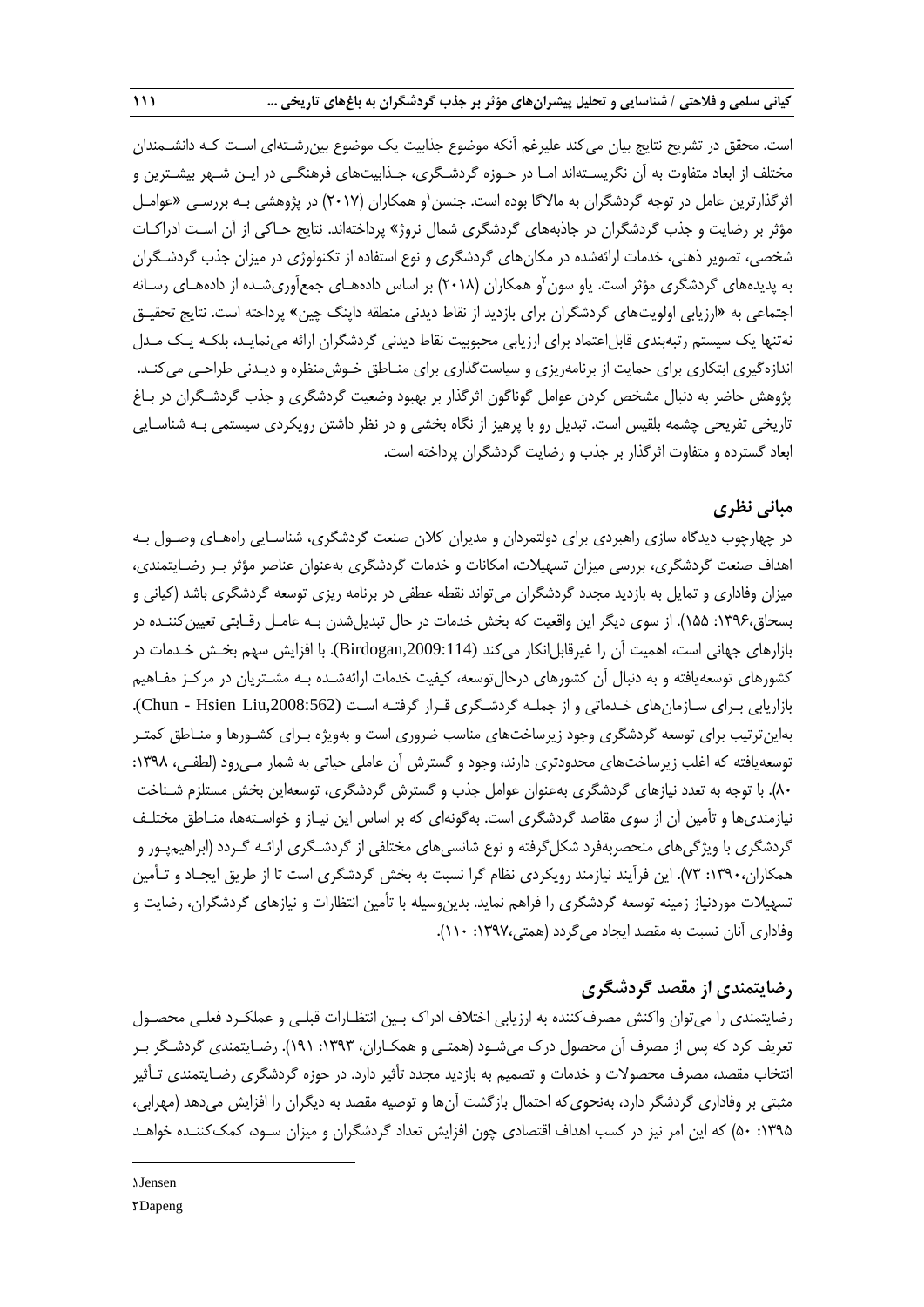بود. در نتیجه عموماً ارتباط مثبتی بین رضایت گردشگر و کسب موفقیت بلندمدت اقتصادی در مقصد گردشـگری وجـود دارد (اردکانی و همکاران، ۱۳۹۲: ۱۴).

## **وفاداری گردشگر**

وفاداری بهعنوان یکی از مهمترین عوامل اثرگذار بر موفقیت اقدامات بازاریابی گردشگری شناختهشده است. این شاخص میتواند نتایج ارزشمندی مانند کاهش هزینههای مربوط به جذب مشتریان جدید، کاهش حساسـیت مشـتری بـه قیمـت محصوالت و کاهش هزینههای ارائه خدمات به مشتریان را در بر داشته باشد. در حوزه گردشـگری، بازدیـد و تمایـل بـه بازگشت را شاخصهای وفاداری در نظر گرفتهاند )همتی و زهرانی:1393، 1393(. گردشگران با بیان خاطرات و تجربیات سفر بر تمایالت و تصمیمات دیگران در انتخاب مقصد گردشگری اثرگذار هستند. درجه وفـاداری گردشـگران بـه مقصـد اغلــب در نیــات گردشــگران بــا بازدیــد از مقصــد و تمایــل بــه پیشــنهاد آن بــه دیگــران انعکــاس مییابــد ),2007:1117Tasi & Chen). تحقیقات نشان دادهاند کیفیت خدماترسانی بهطور مستقیم بـا میـزان بازگشـت مجـدد گردشگران در ارتباط است و موجب سود بیشتر برای سازمانها میشود. هنگامیکه یک منطقـه بـه مقصـد گردشـگری تبدیل میشود، زندگی ساکنان آن جامعه از فعالیتهای گردشگری تأثیر میپذیرد (2013:528 Kim et al, 2013). اما بهمنظور استفاده از مزایای گردشگری و توسعه مقاصد گردشگری با استفاده از گردشگری، الزم است ساکنان مناطق گردشـگری دید مناسبی به گردشگری داشته باشند و از توسعه آن حمایت کنند؛ بهبیاندیگر بر اساس نظریه مبادله اجتماعی، ساکنان بر اساس هزینه و فایده درك شده اقتصادی، اجتماعی و محیطی به توسعه گردشگری واکنش نشـان میدهنـد و میـزان حمایت نیز تابعی از منافع و هزینه درک شده حاصل از توسعه گردشگری است (یزدان پناه و شکوهی، ۱۳۹۸: ۲).

## **زیرساختهای گردشگری**

در یک نگاه کلی عوامل مؤثر بر توسعه گردشگری تابع دو عامـل جاذبـه و زیرسـاختهای گردشـگری اسـت )نظمفـر و محمدی:1398، 168(. واژه زیرساخت در برنامه ریزی به تأسیساتی گفته میشود که همروی زمـین و هـم زیـر آن قـرار دارند و چهارچوبی اساسی را برای کارکرد مؤثر نظامهای توسعهای، نظیر نـواحی شـهری، صـنعتی و جهـانگردی فـراهم میکند. یکی از عوامل مهم در جذب گردشگر، وجود تجهیزات و تسهیالت گردشگری است. این تأسیسات به واحـدهایی اطلاق میگردد که با هدف ارائه خدمات پذیرایی، اقامت و خدمات مسافرتی به گردشگران بر اسـاس ضـوابط و مقـرارت آئیننامه مربوط به تأسیسات گردشگری ایجاد میشوند )دیناری:1384، 82؛ نظمفـر و همکـاران:1395، 103(. تأسیسـات گردشگری درمجموع به سه گروه عمده تأسیسات اقامتی، پذیرایی و حملونقل و ارتباطات طبقهبنـدی میشـود )لطفـی، :1398 81(. برای توسعه موفقیتآمیز جهانگردی، زیرساختهای مناسب، الزم و ضروری است و در مناطق و کشـورهای توسعهنیافته که اغلب کمبود زیرساختی دارند، میتواند بهعنوان یک عامل بحرانی قلمداد شود )رضایی و همکاران:1394، 4(. امروزه توسعه گردشگری در همه عرصهها، چه در سطح ملی و منطقهای و چه در سطح بینالمللـی موردتوجـه برنامـه ریزان دولتی و شرکتهای خصوصی قرار گرفته است. صنعت گردشگری، نظام منسـجمی اسـت کـه عناصـر آن الزم و ملزوم یکدیگر میباشند. بهگونهای که جاذبههای گردشگری بـهتنهایی موجبـات سـفر یـا رونـق ایـن صـنعت را فـراهم نمی کنند، بلکه امکانات و شرایط برای جابهجایی و اقامت گردشگران نیز باید فراهم باشد. از طرف دیگر، اگرچه اسکان در اقامتگاهها هدف اصلی یک گردشگر نیست، اما بدون فراهم بودن امکانات اقامتی، رغبتی برای دیدار از یـک جاذبـه نیـز ایجاد نمیشود )ابراهیمزاده و همکاران:1391، 34(. لذا زیرساختهای گردشگری مکمّل جاذبههای گردشگری در راستای رونق بخشی به جریان گردشگری محسوب میگردد. زیرساختهای گردشگری خدمات و تسهیالتی را در برمیگیرد کـه رفاه گردشگران را فراهم کرده و دسترسی مناسب به این عناصر، در جذب گردشگر و افزایش ماندگاری آنهـا در مقصـد تأثیر بسزایی دارد )یوسفی شهیر و همکاران:1393، 25(. نظام گردشگری متشکل از جاذبـهها و فعالیتهـای گردشـگری، مراکز اقامتی، تسهیالت و خدمات حملونقل، تأسیسات زیربنـایی، تسـهیالت و خـدمات گردشـگری اسـت کـه عناصـر گردشگری خوانده میشوند. زیرساختهای گردشگری نیز عواملی هستند که بهقصد ارائه خدمات و انتفاع توسعه خـدمات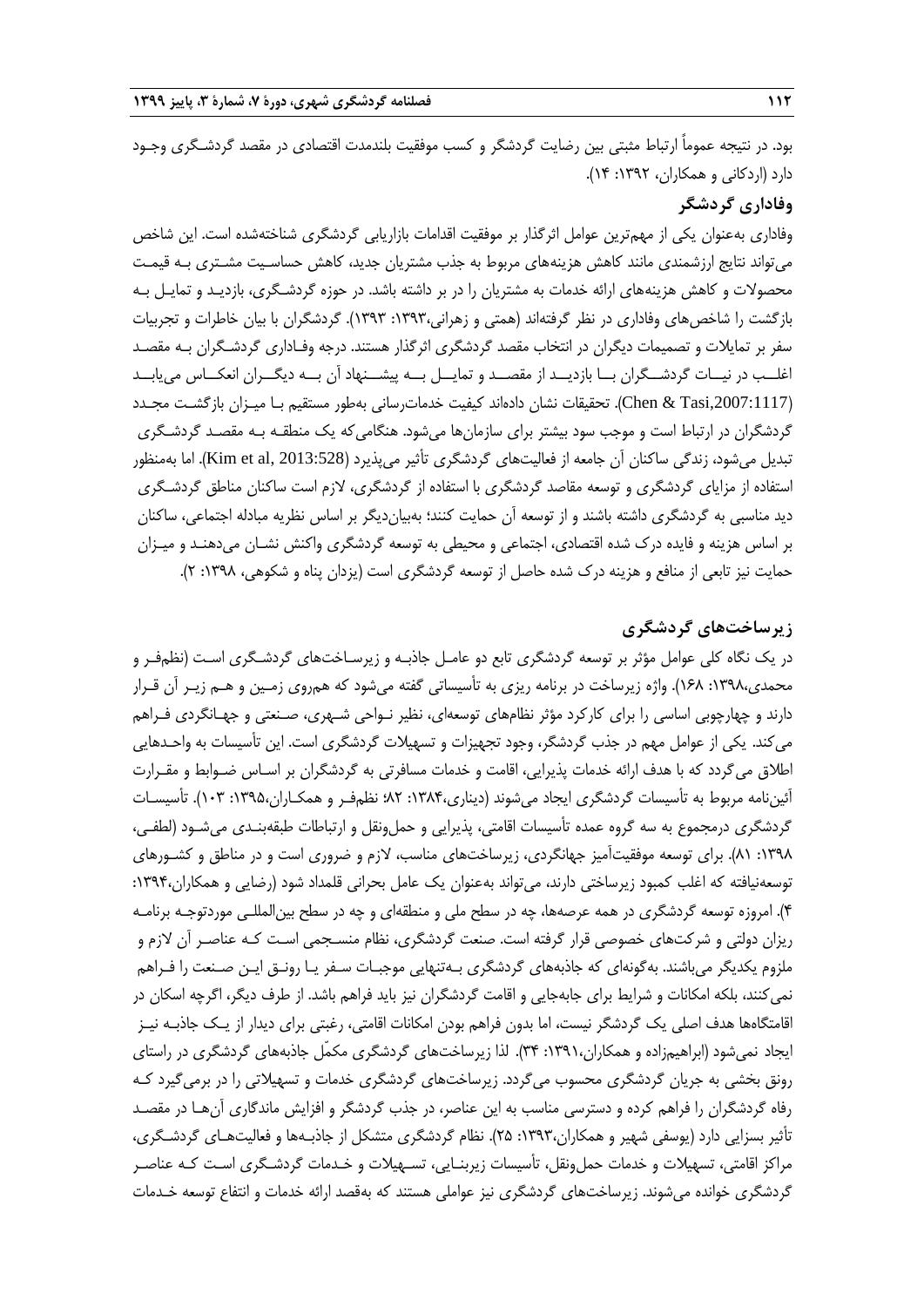به گردشگران و مسافران یا مهمانان مطابق ضوابط ارائه می شوند (قاسمی و همکاران،۱۳۹۵: ۳۳).

# **روش پژوهش**

پژوهش حاضر از نوع تحلیلی، توصـیفی و پیمایشـی اسـت. نحـوه گـردآوری دادههـای تحقیـق کتابخانـهای، میـدانی و بهرهگیری از منابع علمی سازمانهای مربوط است. جامعه آماری گردشگرانی هستند که به این منطقه سفرکرده و از بـاغ تاریخی تفریحی چشمه بلقیس بازدید کردهاند. با توجه به نامشخص بودن تعـداد گردشـگران (جامعــه آمـاری) از فرمــول کوکران در وضعیت جامعه نامعلوم استفادهشده است. به این منظور در ابتـدا 30 پرسشـنامه بـین گردشـگران توزیـع و بـا محاسبه میزان واریانس نمونه اولیه حجم نمونه به تعداد 301 نفر محاسبه گردید. روش نمونهگیری تصادفی اسـت. ابـزار اصلی گردآوری دادهها پرسشنامه محقق ساختهای است که پس از بررسی پیشینه و ادبیـات نظـری تحقیـق و گـردآوری شاخص های مرتبط با سنجش عوامل مؤثر بر توسعه گردشگری در قالب ۹ سؤال عمومی و ۵۶ سؤال تخصصی تنظـیم و تدوین گردید. در جدول شماره (۱) متغیرها، نحوه دستهبندی و تعداد آن بیان گردیده است. کسب ضریب ۰/۹۵۳ حاکی از اعتبار ابزار پژوهش است. برای سنجش روایی، پرسشنامه تحت نظارت اساتید دانشگاه و متخصصان تهیـه گردیـد. بـرای تجزیهوتحلیل دادهها آزمون تی، ضریب همبستگی اسپیرمن، تحلیل عاملی و مدلسازی معادلات ساختاری در محیطهای نرمافزاری اس پی اس اس و ایموس استفادهشده است.

| نوع سؤال | دستەبندى                                           | تعداد | منبع                                         |
|----------|----------------------------------------------------|-------|----------------------------------------------|
|          | سن، جنسيت، وضعيت تأهل، ميزان تحصيلات، شغل، هـدف از | ٩     |                                              |
| عمومى    | سفر، نحوه سفر، تعداد دفعات بازديد                  |       | زیاری و همکاران (۱۳۹۲)                       |
|          | رفتار جامعه محلي                                   | ٩     | کرمی (۱۳۹۱)، کیانی (۱۳۹۵)                    |
|          | وفاداري                                            | ۵     | کیانی و بسحاق (١٣٩۶)                         |
|          | كيفيت محيطى                                        | ۱۲    | حیدری سورشجانی (۱۳۹۶)                        |
|          |                                                    | ۱۳    | لحمیـان و همکـاران (۱۳۹۲)، زیـاری و همکـاران |
| تحصصی    | کیفیت دسترسی و امکانات                             |       | (۱۳۹۲)، وارثی و صفرآبادی (۱۳۹۳)              |
|          | شاخص اقتصادى                                       | ٧     | ابراهیمنیا سماکوش و همکاران (۱۳۹۲)، وارثی و  |
|          |                                                    |       | صفرآبادی (۱۳۹۳)، حیدری سورشجانی (۱۳۹۶)       |
|          | شاخص دسترسى و اطلاع رسانى                          | ۶     | کیانی و بسحاق (۱۳۹۶)                         |

**جدول شماره .1 متغیرهای مور استفاده در ابزار پژوهش**

#### **محدوده موردمطالعه**

باغ تاریخی تفریحی چشمه بلقیس در شهر چرام از توابع شهرستانی به همین نـام و در اسـتان کهگیلویـه و بویراحمـد از تفرجگاههای بزرر جنوب کشور است. این باغ در دشتی هموار در موقعیت جغرافیایی 50 درجـه و 44 دقیقـه و 41 ثانیـه طول شرقی و 30 درجه و 43 دقیقه و 18 ثانیه عرض شمالی در تمام فصول سال بهویژه بهار و تعطیالت نوروزی مملو از گردشگران است. علت نام گذاری این بنا به این اسم آن است که توسط زنی به نام بلقـیس حـدود اواخـر دوره ساسـانی و اوایل دوره اسالمی احداث گردیده است. اسکندر خان چرامی در سال 1323 در اطراف این چشـمه، بـاغی کـه از پیشتـر وجود داشته را گسترش داده و مرمت و بازسازی کرده است. پسازآن در چند نوبـت بـا کاشـت درختـان متنـوع و ایجـاد شبکههای زیبای آبیاری به یکی از جاذبههای مهم استان کهگیلویه و بویراحمد تبدیلشده است. وجود یک حوض بـزرر دایرهای که در مرکز آن درخت نخل واقع است و جویبارهای زیبای متصل به ایـن حوضـه و چنـد چشـمه زیبـا در آن از جلوههای خاص چشمه بلقیس است. نزدیکی به بندرها جنوبی، وجود مزارع کشاورزی اطراف، ایجاد سکوهای اسـکان در باغ و همچنین وجود آالچیقهای دامنه تپه مشرف بر باغ و ایجاد یک آبشار مصنوعی از دیگر امکانات باغ زیبای چشـمه بلقیس است. شکل شماره (۱) موقعیت منطقه را در سطح کشور و استان نشان میدهد.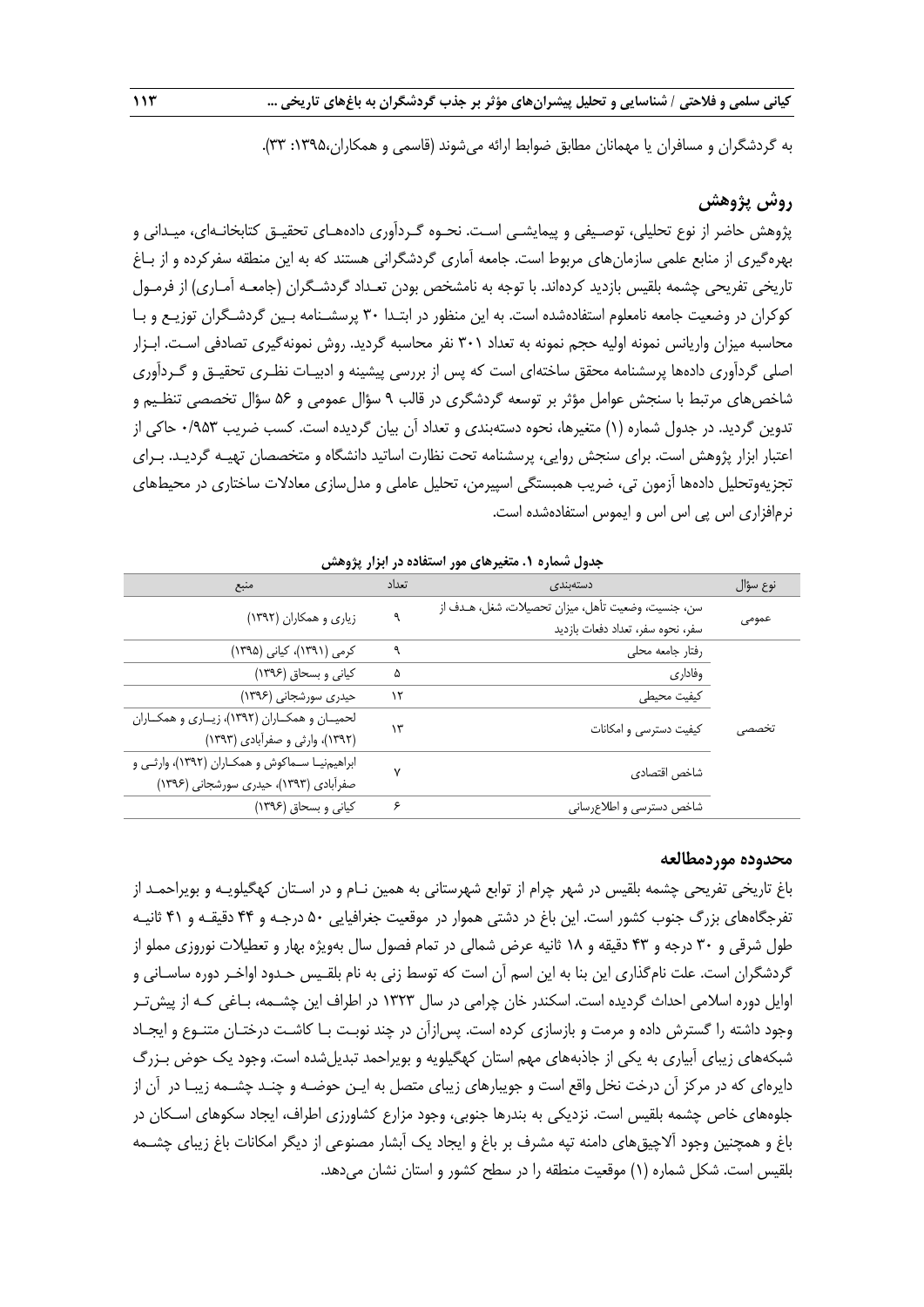

**شکل شماره .1 موقعیت منطقه موردمطالعه**

#### **بحث و یافتهها**

نتایج حاصل از بررسی توصیفی سؤاالت عمومی نشان میدهـد 9/6 درصـد از پاسـخگویان کمتـر از 20 سـال داشـتهاند. درصد افراد 20 تا 30 سال 45/5 درصد بوده است. وضعیت تحصیالت حاکی از آن است 0/8 درصد زیـر دیـپلم بودهانـد. 30/2 درصد سطح سواد خود را دیپلم اعالم کردهاند و 46/8 درصد از میزان تحصیالت کارشناسی برخوردارند. کارشناسـی ارشد و دکتری به ترتیب 10/6 و 3/3 درصد را به خود اختصاص داده است. نحوه سفر 80/7 درصد پاسخگویان خانوادگی بوده است. 3 درصد بهصورت انفرادی و 14/3 درصد به همراه دوستان خویش در بـاغ تـاریخی تفریحـی چشـمه بلقـیس حضورداشتهاند. 2 درصد نیز به سایر شیوهها از این منطقه بازدید کردهاند. تفریح بهعنوان عمدهترین هـدف از سـفر بـرای 91 درصد پاسخگویان اعالمشده است. 31/6 درصد از گردشگران برای اولین بار از این مکـان بازدیـد داشـتهاند. دفعـات بازدید 3-2 بار برای 21/6 درصد افراد اعالم گردیده است. فراوانی جنسیت پاسخگویان نشان میدهد 63/5 درصد آقایان و 36/5 درصد بانوان بودهاند. درصد افراد متأهل 67/1 درصد و مجـردان 28/9 درصـد بودهانـد. 4 درصـد از پاسـخگویان وضعیت تأهل خود را اعالم نکردهاند.

**بررسی وضعیت معیارهای رفتاری جامعه محلی در ارتباط با گردشگران در باغ چشمه بلقیس** برای بررسی وضعیت معیارهای رفتاری جامعه محلی در ارتباط با گردشـگران در بـاغ تـاریخی تفریحـی چشـمه بلقـیس، آزمون تی استفاده گردید. از ترکیب سؤاالت 9 گانه نیز یک متغیر ترکیبی شکل گرفت که قضاوت کلی بـرای مطلوبیـت وضعیت معیارهای رفتاری جامعه محلی را امکانپذیر مینماید. در جدول )2( نتایج آزمـون ارائهشـده اسـت. ازآنجاییکـه مقادیر سطح معناداری کمتر از 0/05 است، از نگاه گردشگران رفتارهای جامعه محلی با گردشگران در ایـن بـاغ تـاریخی تفریحی در وضعیت مطلوبی قرار داشته است.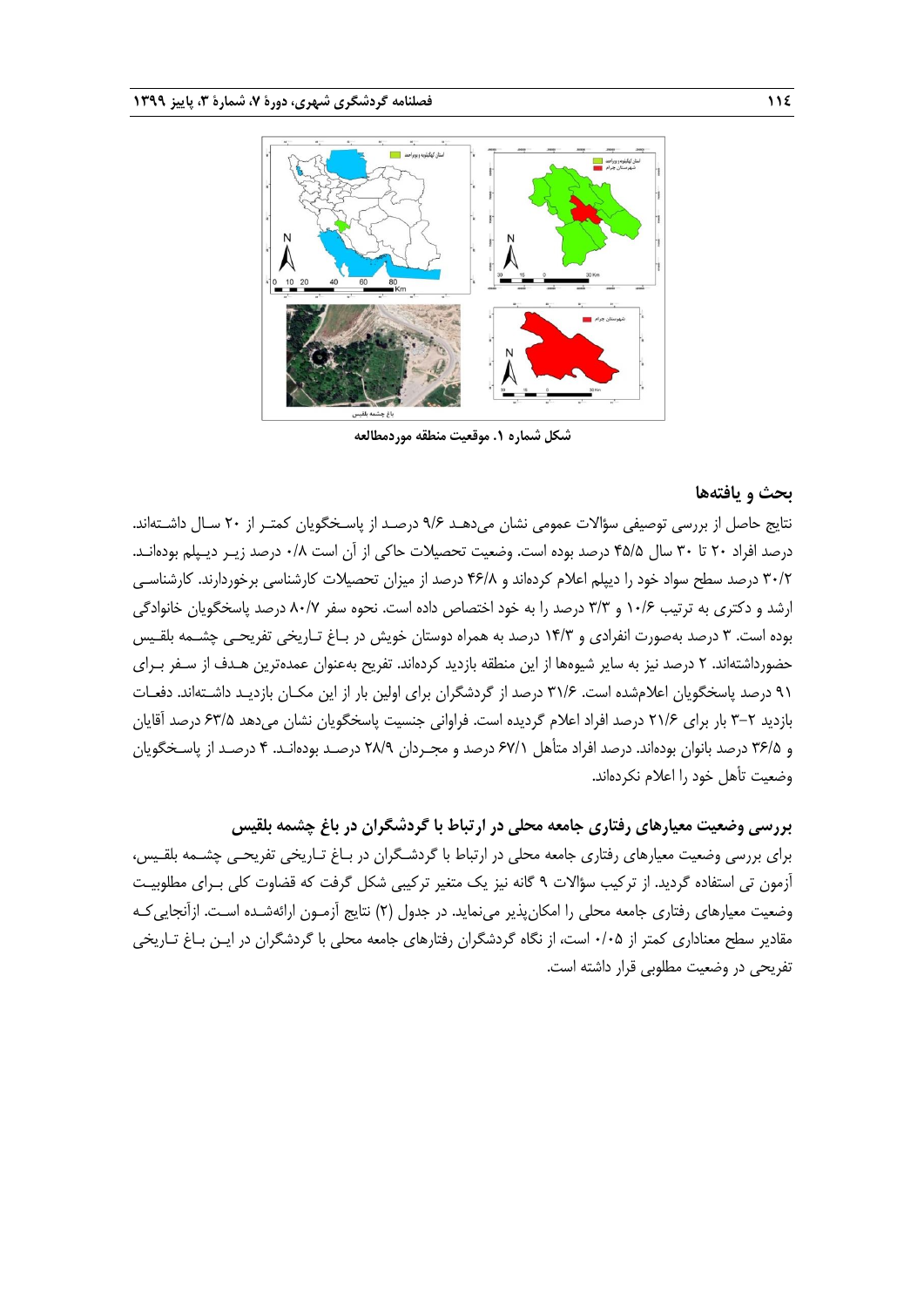| بہوں سنگرد کے مسیح بررسی رائے                         | -75                                 | <b>ی</b> ر-ری           |                                   | ی -ر بر -               | <b>.</b>               |                            |         |
|-------------------------------------------------------|-------------------------------------|-------------------------|-----------------------------------|-------------------------|------------------------|----------------------------|---------|
| زير معيارها                                           | آماره                               | سطح                     | ميانگين                           | ميانگين                 | در سطح ۹۵٪             |                            | ارزيابى |
|                                                       | تى                                  | معناداري                |                                   | تفاوت                   | حد پایین               | حد بالا                    | شاخص    |
| رفتارهای جامعه محلی در برابر گردشگران                 | ۱۸/۶۱                               | $\cdot/\cdot\cdot$      | $\mathfrak{r}/\mathfrak{r}$       | $1/\cdot$ ۴             | $\cdot$ /95            | 1/10                       | مناسب   |
| وضعيت برخورد فرهنگ عمومي مردم منطقه (مهماننوازي)      | 19/71                               | $\cdot/\cdot\cdot$      | $f(\cdot)$                        | $1/\cdot$ ۴             | $\cdot$ /95            | $1/\lambda$                | مناسب   |
| وضعيت واكنش مردم محلى منطقه نسبت به نوع پوشش          | $Yf/\cdot f$                        | $\cdot/\cdot\cdot\cdot$ | $\mathbf{r}/\mathbf{A}\mathbf{r}$ | $\cdot/\Lambda$ ۳       | $\cdot/\Upsilon$       | .40                        | مناسب   |
| گردشگران                                              |                                     |                         |                                   |                         |                        |                            |         |
| وضعیت ارتباط كلامي با مردم منطقه چرام و نوع گويش محلي | 9/77                                | $\cdot/\cdot\cdot$      | $\frac{8}{2}$                     | ۹۵۶.                    | $\cdot$ /۴۴            | .15 <sub>A</sub>           | مناسب   |
| کمک به گردشگران توسط مردم محلی در صورت نیاز           | YY/Yf                               | $\cdot/\cdot\cdot$      | $\mathbf{r}/\mathbf{q}$ .         | $\cdot/\gamma$ .        | $\cdot/\forall\lambda$ | $\cdot/\cdot$ ٢            | مناسب   |
| نوع برخورد مسئولان باغ چشمه بلقيس با گردشگران         | $\lambda$ /۴۲                       | $\cdot/\cdot\cdot$      | $\frac{1}{2}$                     | $\cdot$ /۵۷             | $\cdot$ /۴۳            | $\cdot/\gamma$ .           | مناسب   |
| وضعيت امنيت باغ چشمه بلقيس                            | $\frac{17}{7}$                      | $\cdot/\cdot\cdot$      | $\tau/\lambda\gamma$              | $\cdot/\lambda\Upsilon$ | $\cdot/\Upsilon$       | $\sqrt{\cdot \cdot \cdot}$ | مناسب   |
| چند کارکردی بودن فضا و امکان فعالیتهای ورزشی          | $-\frac{\mathcal{S}}{\mathsf{Y}}$ . | $\cdot/\cdot\cdot$      | ۲/۴۸                              | $-\cdot/\Delta$         | -۰/۶۶                  | $-\cdot/\tau$ ۶            | نامناسب |
| وضعيت تعاملات با ساير گردشگران                        | $\cdot$ /۵۹                         | $\cdot/\cdot\cdot$      | $\frac{1}{2}$                     | $\cdot$ /۶۱             | $\cdot/\Delta$ .       | $\cdot$ / $\vee\tau$       | مناسب   |
| معیارهای رفتاری جامعه میزبان                          | ۱۴/۴۵                               | ۲۳۵                     | ۳/۶۶                              | .199                    | $\cdot$ /۵۷            | $\cdot$ /Ya                | مناسب   |

**جدول شماره .2 نتایج بررسی وضعیت معیارهای رفتاری جامعه محلی در ارتباط با گردشگران**

**بررسی نظر گردشگران در خصوص جذابیت باغ تاریخی تفریحی چشمه بلقیس**

بررسی نظرات گردشگران در خصوص جذابیت باغ چشمه بلقیس با کسب میانگین کلی 3/84 و سـطح معنـاداری 0/000 به همراه کرانههای پایین و باالی اطمینان مثبت نشانگر جذابیت زیاد این باغ تاریخی طبیعی برای گردشگران است. البته گردشگران اذعان داشتهاند الزم است در شیوه طراحی باغ تغییراتی صورت گیرد و آن را از حالت قدیم به شیوههای جدید طراحی نمایند.

| $\cdot$ , $\cdot$ , $\cdot$                     |            |               | <i>u</i> c۰0            | . ت<br>᠃<br>ت     |                    |             |         |
|-------------------------------------------------|------------|---------------|-------------------------|-------------------|--------------------|-------------|---------|
| زیر معیارها                                     | آمارہ تے ِ | سطح           | ميانگين                 | ميانگين           | اطمینان در سطح ۹۵٪ |             | ارزيابى |
|                                                 |            | معناداری      |                         | تفاوت             | حد يايين           | حد نالا     | شاخص    |
| میزان مطلوبیت جاذبه گردشگری چشمه بلقیس          | ۱۸/۵۸      | $\cdot/\cdot$ | ۳/۹۶                    | .199              | .18                | ۱۱۰۶        | ز ىاد   |
| توانایی جذب گردشگران و شهروندان                 | ۱۹/۲۲      | $\cdot/\cdot$ | $f(\cdot)$              | ۰/۰۲              | $\cdot$ /95        | ۱/۱۳        | ز ىاد   |
| أرامش بخش ورضايت بخشى محيط                      | ۱۹/۳۰      | $\cdot/\cdot$ | $f(\cdot)$              | ۱/۰۵              | .795               | ۱/۱۵        | ; باد   |
| ضرورت تغيير طراحي باغ از حالت قديم به شيوه جديد | ۳/۶۲       | $\cdot/\cdot$ | ۳/۲۸                    | $\cdot$ /۲۸       | $\cdot/\gamma$     | $\cdot$ /۴۴ | ز ىاد   |
| جذابیت گردشگری                                  | ۲۱/۱۰      | $\cdot/\cdot$ | $\mathbf{r}/\mathbf{r}$ | $\cdot/\lambda$ ۴ | $\cdot$ /Y۶        | $\cdot$ /95 | ز ىاد   |
|                                                 |            |               |                         |                   |                    |             |         |

**جدول شماره .3 نتایج بررسی جذابیت گردشگری باغ تاریخی تفریحی چشمه بلقیس**

**وضعیت پارامترهای کیفیت محیطی، کیفیت دسترسی و امکانات، اقتصادی و دسترسی و اطالعرسانی** نتایج بررسی وضعیت شاخص کیفیت محیطی باغ تاریخی طبیعی چشمه بلقـیس در جـدول شـماره )4( بیانشـده اسـت. همانطور که ذکر گردید کیفیت محیطی در محدوده موردمطالعه با استفاده از 12 متغیر موردبررسـی قـرار گرفتـه اسـت. کسب سطح معناداری کمتر از 0/05 به همراه منفی شـدن کرانـههای بـاال و پـایین سـطوح اطمینـان بـرای متغیرهـای دسترسی به فضای مناسب برای شستشوی ظروف، امکانـات ورزشـی، دسترسـی مناسـب بـه سـرویسهای بهداشـتی و محوطه بازی کودکان نشان میدهد شاخصهای مذکور وضعیت نامناسبی داشته و نیازمند برنامه ریزی برای توسعه بهینه میباشند. همچنین وضعیت شاخصهای مبلمان شهری مناسب (نیکمت، آبنما و …)، دسترسی به آب سالم و آشـامیدنی و نورپردازی مناسب چشمه بلقیس تا حدودی مناسب ارزیابی گردیده و با متوسط مورد آزمون تفاوتی نداشته است. ارزیابی گردشگران از آرامش محیط، فضای سبز مطلوب، سکو و محل های نشستن، چشمانداز زیبا و آبوهـوای چشـمه بلقـیس مناسب بوده است.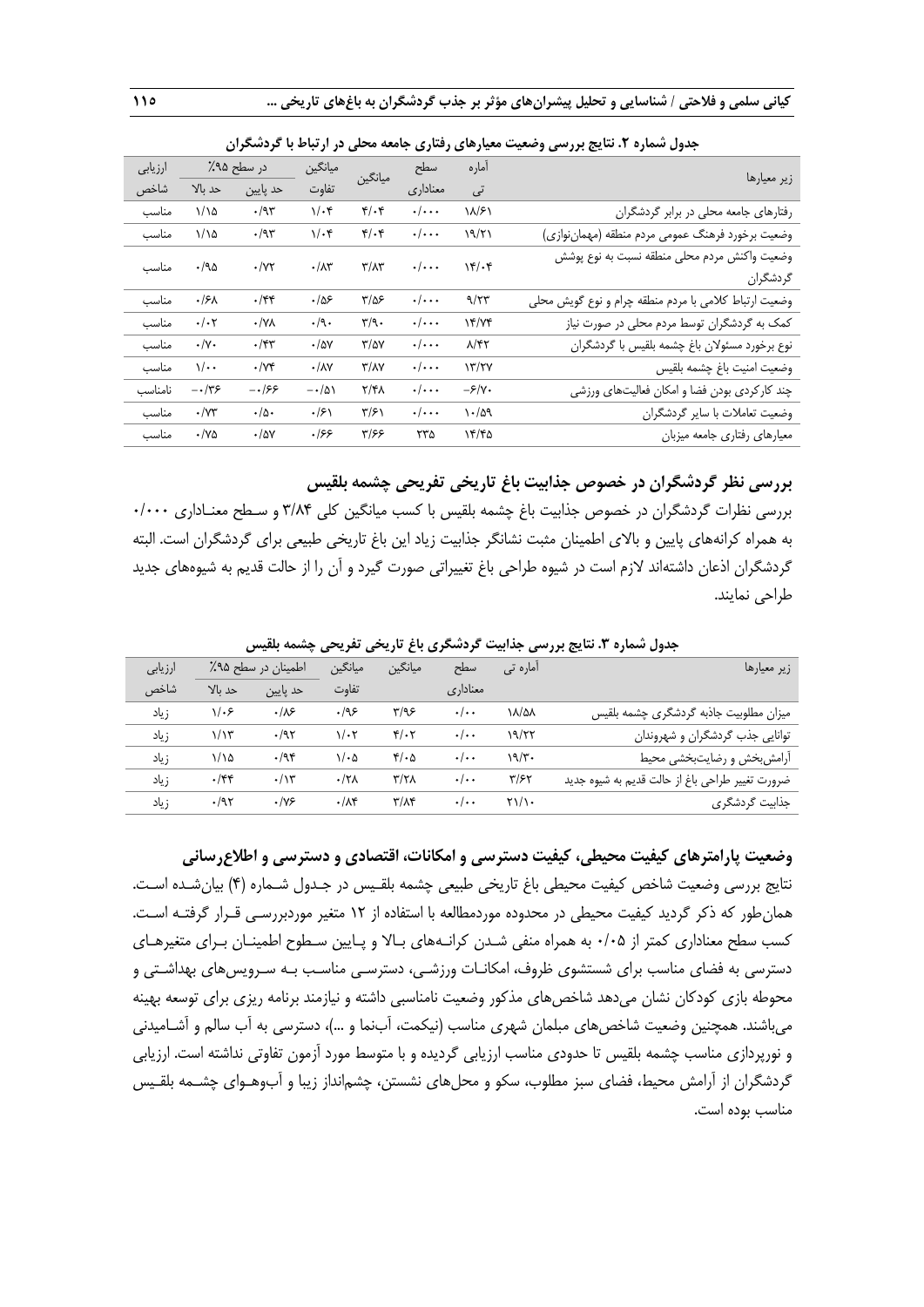|              |                       |                       |                   |                             |                            | جدوں سمارہ ٤. سايج بررسی وصليت ساخص ٿيست مخيصی در باغ تاريخی تعريحی چسمه بنسيس |       |
|--------------|-----------------------|-----------------------|-------------------|-----------------------------|----------------------------|--------------------------------------------------------------------------------|-------|
|              | اطمینان در سطح ۹۵٪    |                       | ميانگين           | سطح                         | آمارہ تی                   | زير معيارها                                                                    |       |
| ارزيابي شاخص | حد بالا               | حد پایین              | تفاوت             | معناداري                    |                            |                                                                                | بعد   |
| مناسب        | ۱/۲۱                  | $\sqrt{\cdot \cdot }$ | ۱/۱۱              | $\cdot/\cdot\cdot$          | Y1/Y                       | أرامش محيط                                                                     |       |
| مناسب        | ۱/۴۰                  | $1/\zeta$ .           | $1/\tilde{r}$     | $\cdot/\cdot\cdot$          | ۳۵/۹۳                      | فضاى سبز مطلوب                                                                 |       |
| نيمه مناسب   | $\cdot/\cdot$         | $-\cdot/75$           | $-\cdot/\Upsilon$ | $\cdot/\cdot$ at            | $-1/95$                    | مبلمان شهري مناسب (نيكمت، أبنما و )                                            |       |
| مناسب        | $\cdot/\Delta$ ۹      | $\cdot/\tau$          | $\cdot$ /۴۸       | $\cdot/\cdot\cdot$          | $\lambda$ /۴۹              | سکو و محلهای نشستن مناسب                                                       |       |
| نيمه مناسب   | $\cdot/\cdot$         | $-\cdot/7$ ۴          | $-\cdot/\lambda$  | $\cdot/\cdot$ Y)            | $-\frac{1}{\Lambda}$       | نورپردازى مناسب چشمه بلقيس                                                     |       |
| نامناسب      | $-\cdot/\mathfrak{r}$ | $-\cdot/\gamma$ ۶     | $-1.54$           | $\cdot/\cdot\cdot$          | $-\lambda/9$               | محوطه بازي كودكان                                                              |       |
| نامناسب      | $-\cdot/\gamma$ ٩     | $-\frac{1}{\sqrt{2}}$ | $- \cdot /97$     | $\cdot/\cdot\cdot$          | $-\lambda f/\cdot \lambda$ | امكانات ورزشى                                                                  |       |
| مناسب        | 1/75                  | $1/\cdot 7$           | $1/\gamma$        | $\cdot/\cdot\cdot$          | $Y \cdot / Y \Delta$       | چشمانداز زيبا                                                                  | كيفيت |
| نيمه مناسب   | $\cdot/\gamma$        | $-\cdot/\gamma$       | $-\cdot/\cdot$    | $\cdot/\lambda$ ۲۷          | $-\cdot/\tau\wedge\lambda$ | دسترسی به آب سالم و آشامیدنی                                                   | محيطى |
| نامناسب      | $-\cdot/\cdot$ ۴      | $-\cdot/\tau$ ۲       | $-\cdot/\lambda$  | $\cdot/\cdot\cdot$ $\wedge$ | $-\frac{y}{x}$             | دسترسی مناسب به سرویسهای بهداشتی                                               |       |
| نامناسب      | $-\cdot/\tau$         | $-\cdot/\Delta$ ۶     | $ \cdot$ /۴۲      | $\cdot/\cdot\cdot$          | $-\Delta$ /۶۳۴             | دسترسی به فضای شستشوی ظروف                                                     |       |
| مناسب        | $1/\Delta$ ۶          | $1/\tau q$            | ۱/۴۸              | $\cdot/\cdot\cdot$          | ٣۴/۶.                      | أبوهواي چشمه بلقيس                                                             |       |

**جدول شماره .4 نتایج بررسی وضعیت شاخص کیفیت محیطی در باغ تاریخی تفریحی چشمه بلقیس**

شاخص بعدی موردبررسی کیفیت دسترسی و امکانات در این مجموعه گردشگری بوده است. نتایج حاصل آزمون تی برای مقایسه میانگینها در جدول شماره )5( بیان گردیده است.

|                              | --------                                                                                  |                                    | ر ت ر                     | $\sim \cdot$                 | .                      |                                                                  |         |
|------------------------------|-------------------------------------------------------------------------------------------|------------------------------------|---------------------------|------------------------------|------------------------|------------------------------------------------------------------|---------|
| بعد                          | زير معيارها                                                                               | آماره تي                           | سطح                       | ميانگين                      | اطمينان در سطح ۹۵٪     |                                                                  | ارزيابى |
|                              |                                                                                           |                                    | معناداري                  | تفاوت                        | حد پايين               | حد بالا                                                          | شاخص    |
|                              | امكانات حمل ونقل                                                                          | $-\mathbf{f}/\mathbf{f}$           | $\cdot$ / $\cdot$ $\cdot$ | $-1790$                      | $- \cdot / \xi$        | $-\cdot/9$                                                       | نامناسب |
|                              | جاده دسترسی و علائم راهنمای<br>گردشگران                                                   | $-\mathbf{F}/\mathbf{A}\mathbf{r}$ | $\cdot$ / $\cdot$ $\cdot$ | $-1771$                      | $-159$                 | $-119$                                                           | نامناسب |
|                              | یا <sub>ر</sub> کینگ                                                                      | $-1/YY$                            | $\cdot$ / $\cdot$ YY      | $-1158$                      | $-179$                 | $\cdot/\cdot$                                                    | متوسط   |
|                              | کیفیت معابر و شبکههای دسترسی                                                              | $- \cdot / \Delta \Lambda$         | $\cdot$ /001              | $- \cdot / \cdot \Upsilon V$ | $-\cdot/9$             | $\cdot/\cdot \wedge$                                             | متوسط   |
|                              | دسترسي امن و صحيح                                                                         | 9/19                               | $\cdot/\cdot\cdot\cdot$   | $\cdot$ /٣٩٨                 | $\cdot$ /٢٨            | $\cdot/\Delta$                                                   | مناسب   |
|                              | وضعيت قراركيري پمپبنزين يا جايگاه<br>سوخت تا چشمه بلقيس                                   | 9/10                               | $\cdot$ / $\cdot$ $\cdot$ | .701                         | .75                    | .199                                                             | مناسب   |
|                              | قرارگیری باغ در شهر چرام                                                                  | $\mathbf{Y} \cdot / \mathbf{Y}$    | $\cdot$ / $\cdot$ $\cdot$ | $1/\cdot$ ۴                  | $\cdot$ /9٣            | 1/15                                                             | مناسب   |
| كيفيت<br>دسترسی و<br>امكانات | شیوه مدیریتی و کارکنان فعال در باغ<br>چشمه بلقیس اعم از نگهبانان و مسئولین<br>خدمات رفاهي | Y/99                               | $\cdot/\cdot\cdot\lambda$ | .7117                        | $\cdot/\cdot$ ۴        | $\cdot/\tau$                                                     | مناسب   |
|                              | وجود كمپهاى خدمات پزشكى<br>(اورژانس ۱۱۵) در سطح شهر و نزدیک<br>به باغ چشمه بلقيس          | $\tau/\tau$                        | $\cdot$ / $\cdot$ \       | $\cdot$ /۲ $\cdot$ 9         | $\cdot/\cdot$ $\wedge$ | $\cdot$ /٣٣                                                      | مناسب   |
|                              | وضعیت بهداشت در مکان                                                                      | $-\cdot/\lambda\tau$               | $\cdot$ /۴ $\cdot$ ۳      | $-\cdot/\cdot$ $\epsilon$    | $- \cdot / \cdot$      | $\boldsymbol{\cdot}\, \boldsymbol{\cdot}\,\boldsymbol{\wedge}\,$ | متوسط   |
|                              | وضعیت منطقه در زمان اوج گردشگری از<br>نظر آرامش صوتى                                      | 9/1.                               | $\cdot/\cdot\cdot\cdot$   | .75                          | $\cdot/\mathbf{r}$ .   | .109                                                             | مناسب   |
|                              | استحكام و كيفيت خدمات و امكانات<br>توریستی در سطح شهرستان چرام                            | $- \cdot / \nabla \Delta$          | $\cdot/\lambda$ .         | $-\cdot/\cdot$ \             | $-\cdot/\lambda$       | $\cdot/\mathcal{N}$                                              | متوسط   |
|                              | محل قرارگیری سکوی زباله و سطل<br>آشغال در باغ                                             | 1/Yf                               | $\cdot/\cdot \wedge$      | .1157                        | $-\cdot/\cdot$ \       | .179                                                             | متوسط   |
|                              |                                                                                           |                                    |                           |                              |                        |                                                                  |         |

**جدول شماره .5 نتایج بررسی وضعیت کیفیت دسترسی و امکانات در باغ تاریخی تفریحی چشمه بلقیس**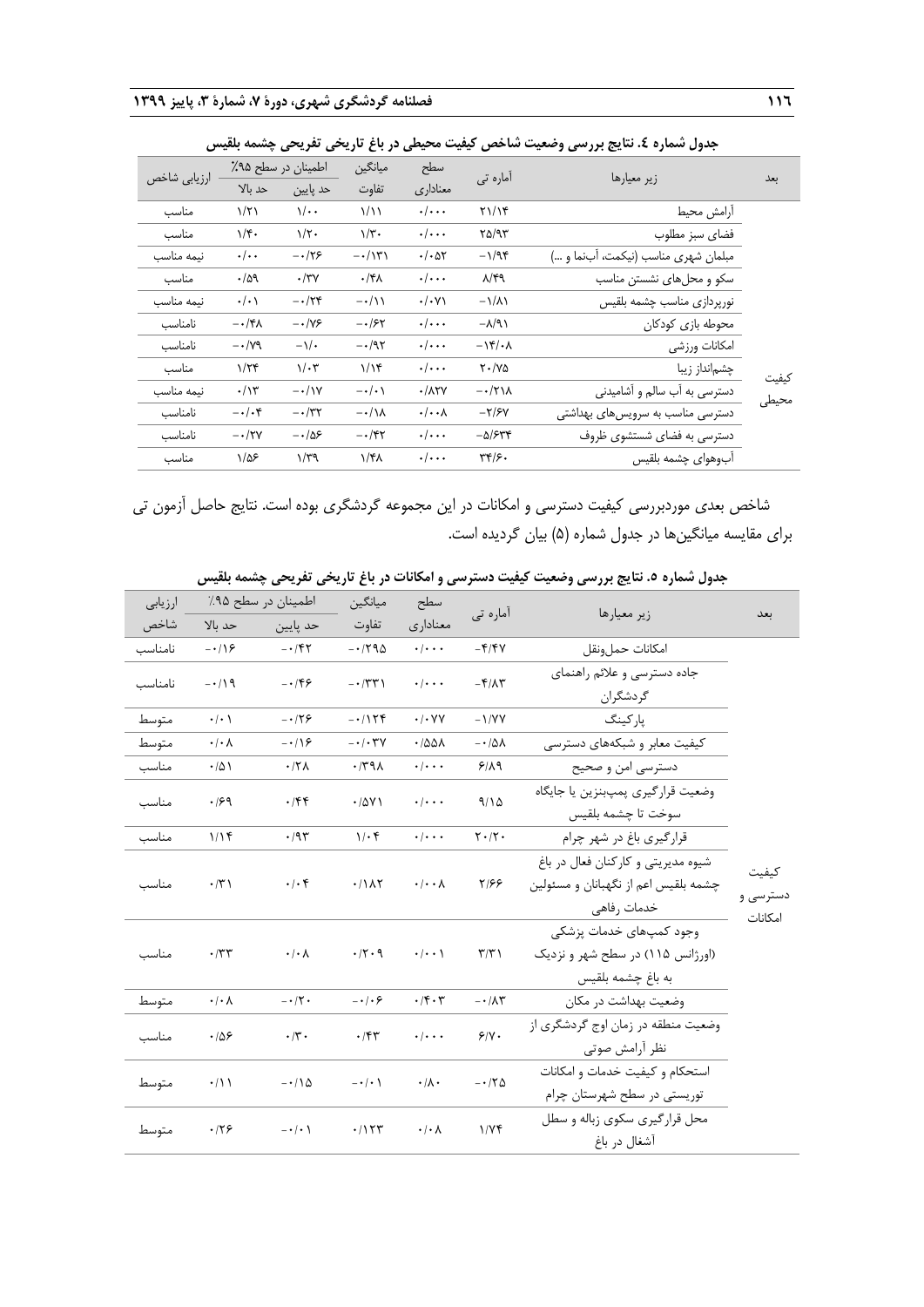با توجه به سطح معناداری آزمون و منفی بودن عالمت کرانههای پایین و باالی سـطوح اطمینـان اسـتنباط کلـی در مورد شاخصهای جـاده دسترسـی و عالئـم راهنمـای گردشـگران و امکانـات حملونقـل نامناسـب بـوده اسـت. البتـه شاخصهای بهداشت مکان، میزان پارکینگ، کیفیت معابر و شبکههای دسترسی، محل قرارگیری سکوی زباله و سطل و همچنین استحکام و کیفیت خدمات و امکانات توریستی (گردشگری) در سطح شهر چرام متوسط ارزیابیشده است. برای جلب رضایت گردشگران الزم است در خصوص ایـن شـاخصها نیـز برنامـهریزی صـورت گرفتـه و بـه حـد مناسـب و رضایتبخش ارتقاء یابند. مجموعه اقتصادی نیز بهعنوان عوامل اثرگذار بـر رونـق گردشـگری در ایـن منطقـه تفریحـی موردبررسی قرار گرفته است. طبق یافتههای ارائهشده در جدول شماره (۶) حضور گردشگران در تمامی موارد بهجز تنـوع شغلی و کارآفرینی برای ساکنان محلی منجر به بهبود شرایط اقتصادی در حوزههای افزایش اشتغال در خدمات، افـزایش درآمد، رونق صنایعدستی و ... گردیده است.

| ارزيابى |                    | اطمينان در سطح ۹۵٪       | ميانگين        | سطح                          | آمارہ تی                     | زير معيارها                       |         |
|---------|--------------------|--------------------------|----------------|------------------------------|------------------------------|-----------------------------------|---------|
| شاخص    | حد بالا            | حد پايين                 | تفاوت          | معنادارى                     |                              |                                   | بعد     |
| تأييد   | .179               | $\cdot$ / $\cdot$ )      | $\cdot/\gamma$ | $\cdot$ / $\cdot$ $\cdot$    | $Y/Y$ $\Delta$               | افزایش اشتغال در بخش خدمات        |         |
| تأييد   | .788               | .179                     | .787           | $\cdot$ / $\cdot$ $\cdot$    | 5100                         | افزايش درامد                      |         |
| تأييد   | $\cdot$ /۲۹        | $\cdot$ / $\cdot$ $\tau$ | .199           | $\cdot/\cdot$ )              | $Y/F\Lambda$                 | افزایش اشتغال در بخش گردشگری      |         |
| تأىيد   | $\cdot$ $\nmid$ ۳۵ | $\cdot$ / $\cdot$ $\vee$ | $\cdot$ /٢١    | $\cdot$ / $\cdot$ $\uparrow$ | Y/99                         | افزايش سرمايه گذاري               |         |
| رد      | $\cdot$ /٢ $\cdot$ | .   . 9                  | .   . 9        | .779                         | .19Y <sub>A</sub>            | تنوع شغلي و كارأفريني             |         |
| تأىيد   | .157               | .110                     | .79            | $\cdot$ / $\cdot$ $\cdot$    | f/T                          | افزایش سطح رفاه برای مردم محلی    | اقتصادى |
| تأىيد   | .779               | $\cdot/\cdot$            | .77            | $\cdot$ / $\cdot$ $\cdot$    | $\mathbf{y}_{\mathcal{F}}$ . | افزایش سطح مشارکت جامعه محلی برای |         |
|         |                    |                          |                |                              |                              | ارائه خدمات                       |         |

**جدول شماره .6 نتایج بررسی وضعیت شاخصهای اقتصادی در باغ تاریخی تفریحی چشمه بلقیس**

شاخص دسترسی و اطالعرسانی با استفاده از 6 متغیر در جدول شماره )7( موردبررسی قرار گرفته اسـت. گردشـگران معتقدند در این منطقه گردشگری وضعیت نیروهای متخصـص و آموزشدیـده جهـت معرفـی منطقـه و بـاغ تـاریخی و تفریحی چشمه بلقیس، وضعیت نمایشگاهها جهت معرفی دیگر جاذبههای شهرستان چرام، ارزیابی برگزاری جشنوارههای بومی و محلی صنایعدستی غذاهای محلی آوازها و سازهای محلی و شناساندن سنتهای بومی به گردشـگران، وضـعیت واحدهای اطالعرسانی نقاط گردشگری شهرستان چرام و عالئم راهنمایی برای هدایت گردشـگران بـه مکـان مـوردنظر نامناسب بوده است.

| بعد                    | زير معيارها                                      | امار ه                       | سطح                            | ميانگين                        | اطمينان در سطح ۹۵٪             |                          | ارزيابى      |
|------------------------|--------------------------------------------------|------------------------------|--------------------------------|--------------------------------|--------------------------------|--------------------------|--------------|
|                        |                                                  | تى                           | معناداري                       | تفاوت                          | حد پايين                       | حد بالا                  | شاخص         |
|                        | وضعیت نیروهـای متخصـص و آموزشدیـده جهـت          | $-\lambda$ /۶۹               | $\cdot$ / $\cdot$ $\cdot$      | $-1949$                        | $- \cdot / V \Lambda$          | $-14$                    | نامناسب      |
|                        | معرفی منطقه و باغ تاریخی و تفریحی چشمه بلقیس     |                              |                                |                                |                                |                          |              |
|                        | وضعیت نمایشگاهها جهت معرفی دیگر جاذبههای         | $-\lambda/\tau$              | $\cdot \mid \cdot \cdot \cdot$ | $-105$                         | $- \cdot 119$                  | $- \cdot / \mathfrak{F}$ | نامناسب      |
|                        | شهرستان چرام                                     |                              |                                |                                |                                |                          |              |
|                        | شناخت شما نسبت بـه دیگـر جاذبـههای شهرسـتان      | .777V                        | .711                           | $\cdot$ / $\cdot$ / $\epsilon$ | $-115$                         | $\cdot/\Delta$           | متوسط        |
|                        |                                                  |                              |                                |                                |                                |                          |              |
| دسترسی و<br>اطلاعرسانى | ارزیــابی برگــزاری جشــنوارههای بــومی و محلــی |                              |                                |                                |                                |                          |              |
|                        | صنایع دستی، غذاهای محلی آوازها و سازهای محلـی    | $-\mathsf{r}/\mathsf{r}$     | $\cdot/\cdot\cdot\cdot$        |                                | $- \cdot 7V$ $- \cdot 7\Delta$ |                          | ٠/١٢ نامناسب |
|                        | و شناساندن سنتهای بومی به گردشگران               |                              |                                |                                |                                |                          |              |
|                        | وضعيت واحـدهاى اطلاعرســاني نقــاط گردشــگرى     | $-\frac{\epsilon}{2}$        | $\cdot \mid \cdot \cdot \cdot$ | $-157$                         | $\cdot$ /00                    | ۰۰/۲۸ نامناسب            |              |
|                        | شهرستان چرام                                     |                              |                                |                                |                                |                          |              |
|                        | علائم راهنمایی بـرای هـدایت گردشـگران بـه مكـان  | $-\Delta/\Upsilon\,\Upsilon$ | $\cdot$ / $\cdot$ .            | $- \cdot / \tau v$             | $-\cdot/\Delta$                | ۰/۲۳ نامناسب             |              |
|                        | موردنظر (باغ چشمه بلقيس)                         |                              |                                |                                |                                |                          |              |

**جدول شماره .7 نتایج بررسی وضعیت شاخص دسترسی و اطالعرسانی در باغ تاریخی تفریحی چشمه بلقیس**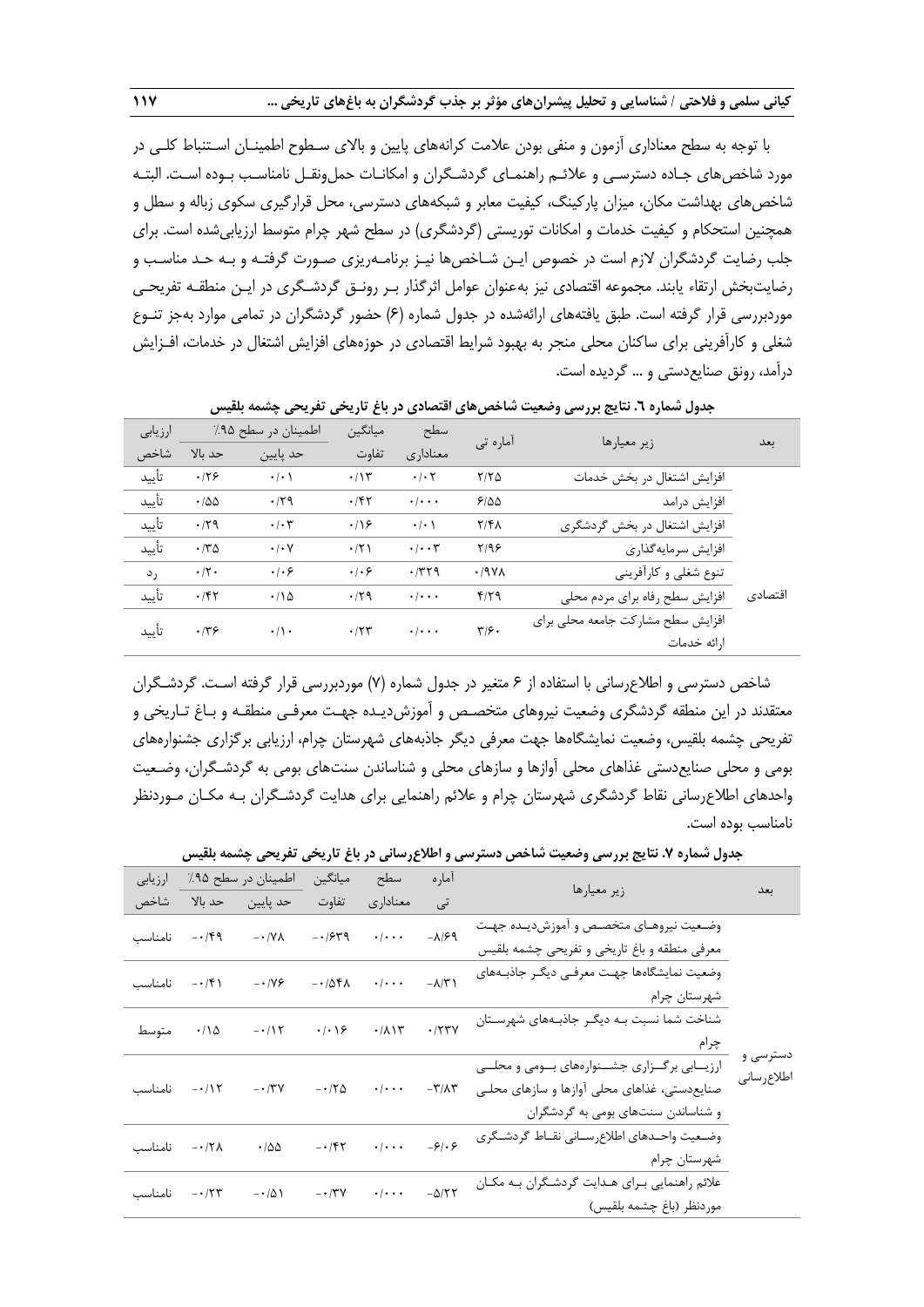**شناسایی اثر مطلوبیت جاذبه گردشگری باغ تاریخی تفریحی چشمه بلقیس بر وفاداری گردشگران** برای بررسی اثر مطلوبیت جاذبه گردشگری باغ تاریخی تفریحی چشمه بلقـیس بـر وفـاداری گردشـگران از قابلیتهـای مدل سازی معادلات ساختاری استفاده گردید. شکل شماره (۱) مدل ساختاری اثر متغیر پنهان مطلوبیت جاذبه گردشـگری بر وفاداری گردشگران را نشان داده است.



**شکل شماره .1 مدل ساختاری اثر متغیر پنهان مطلوبیت جاذبه گردشگری بر وفاداری گردشگران**

برای این آزمون از دو متغیر پنهان مطلوبیت جاذبه گردشگری و وفاداری گردشـگران اسـتفاده شـد. هرکـدام از ایـن عوامل متغیرهای آشکار قابلسنجشی دارند که مجموع هر یک از آنها متغیر پنهان در سطح اول را تشـکیل داده اسـت. متغیر پنهان مطلوبیت جاذبه گردشگری در این تحقیق با استفاده از 4 متغیر آشکار و متغیر پنهان وفاداری گردشـگران بـا بهرهگیری از 5 متغیر آشکار سنجیده شده است. در متغیر پنهان وفاداری گردشگران، تمایل به معرفی به دوستان بـا وزن رگرسیونی 0/87 باالترین نقش را به خود اختصاص داده است و در تبیـین مطلوبیـت جاذبـه گردشـگری توانـایی جـذب گردشگران با بار عاملی ۰/۷۸ جایگاه بالاتری داشته است. در جدول شماره (۸) متغیرهای بهکاررفته در مدل به همراه کد و وزن رگرسیونی آن بیانشده است. همانطور که از یافتههای جدول مشخص است متغیر مطلوبیت جاذبه گردشگری بـا وزن رگرسیونی 0/71 بر متغیر پنهان وفاداری گردشگران اثرگذار بوده است.

| وزن<br>رگرسیونی         | کد             | متغير                                                                                                                                  | عامل                | وزن<br>رگرسیونی |
|-------------------------|----------------|----------------------------------------------------------------------------------------------------------------------------------------|---------------------|-----------------|
| .199                    | b <sub>1</sub> | تمایل شما نسبت به بازدید دوباره باغ چشمه بلقیس به چه میزان است؟                                                                        |                     |                 |
| .199                    | b2             | اولویت انتخاب شما در باغ چشمه بلقیس نسبت به دیگر جاذبههای شهرستان                                                                      |                     |                 |
| .78                     | b3             | با توجه به بازديد شما از باغ تاريخي و تفريحي چشمه بلقيس، اهميت حفظ اين باغ و نگاهداشت<br>أن براي نسلهاي بعدي را چگونه ارزيابي مي كنيد؟ | وفادارى<br>گردشگران |                 |
| $\cdot/\lambda\Upsilon$ | b4             | تمایل شما برای معرفی و بازدید باغ چشمه بلقیس به دوستانتان چقدر است؟                                                                    |                     | $\cdot$ /Y)     |
| .18                     | h <sub>5</sub> | تمایل شما برای معرفی و بازدید باغ چشمه بلقیس به خانوادهتان چقدر است؟                                                                   |                     |                 |
| $\cdot/\gamma$ ۴        | c <sub>1</sub> | مطلوبیت جاذبه گردشگری چشمه بلقیس را به چه میزان ارزیابی می کنید؟                                                                       | مطلوبيت             |                 |
| $\cdot$ /YA             | c2             | چشمه بلقیس به چه اندازه توانایی جذب گردشگران و شهروندان را دارد؟                                                                       | گردشگری             |                 |
| $\cdot/\gamma$ ۴        | c <sub>3</sub> | چشمه بلقیس تا چه اندازه برای شما محیط آرامش بخش و رضایتبخشی است؟                                                                       | چشمه                |                 |
| $\cdot/\cdot \Delta$    | c4             | ضرورت تغییر طراحی باغ چشمه بلقیس از حالت قدیمی آن به شیوههای جدید                                                                      | بلقيس               |                 |

**جدول شماره .8 متغیرهای نهایی شناساییشده در مدل عاملی مرتبه دوم به همراه بار عاملی**

برازش مدلهای ساختاری به دو روش برازش جزئی و برازش کلی صورت میپذیرد. در برازش جزئی سطح معناداری نشانگر مطلوبیت برازش مدل و دادههای پژوهش است. سطح معنـاداری، تخمـین غیراسـتاندارد، خطـای معیـار و مقـدار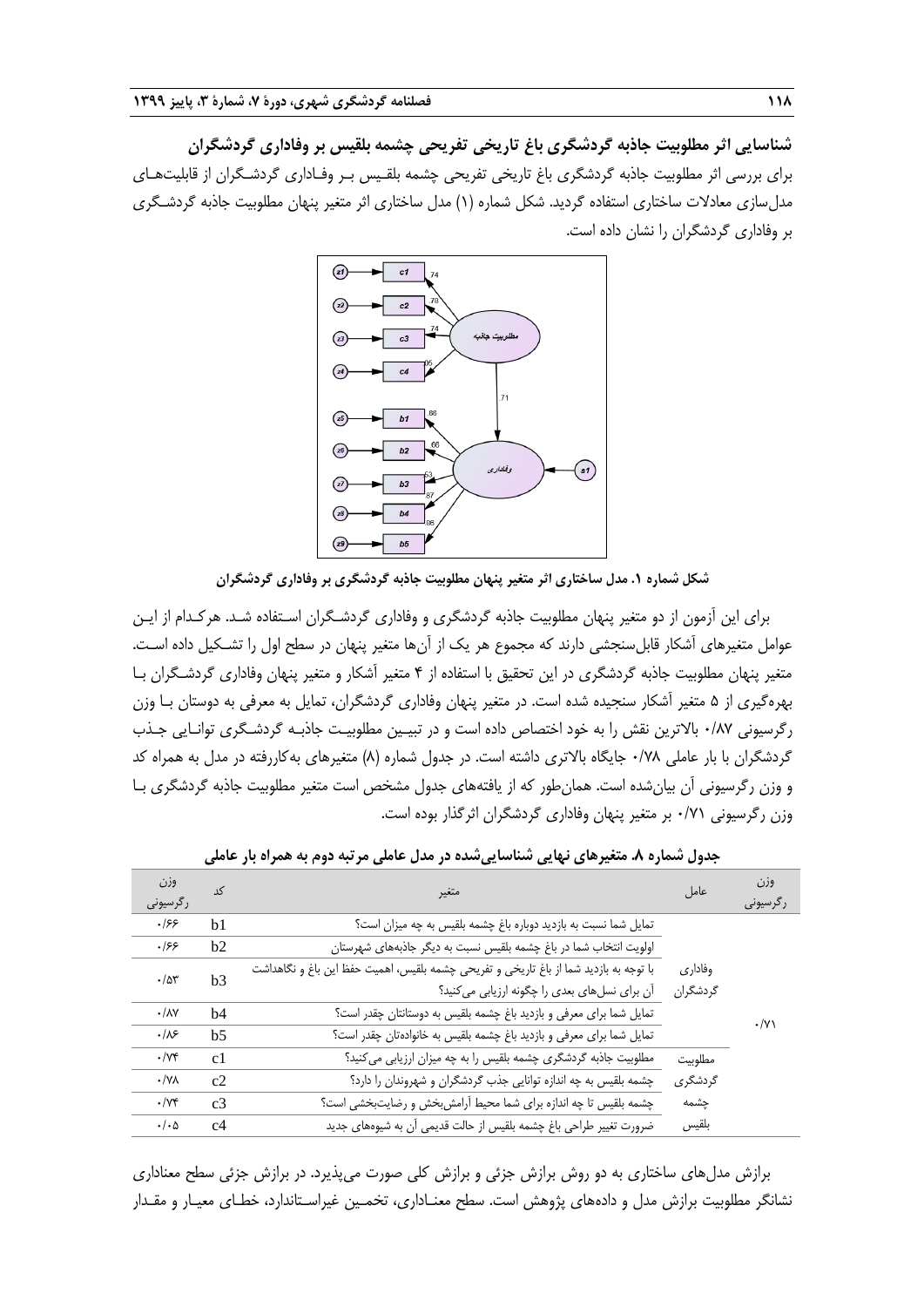بحرانی برای هر یک از روابط ترسیمی در جدول شماره (۹) بیان شده است. سطح معنـاداری کمتـر از ۰/۰۵ بـرای روابـط ترسیمی گویای آن است برازش جزئی مدل در وضعیت مناسبی قرار دارد.

|         |              |               | تخمين                | خطاى                          | مقدار                     | سطح      | وزن                         |
|---------|--------------|---------------|----------------------|-------------------------------|---------------------------|----------|-----------------------------|
|         |              |               | غیر استاندار د       | معيار                         | بحراني                    | معناداري | ر گرسیونی                   |
| وفاداري | $\leftarrow$ | مطلوبيت جاذبه | .75                  | $\cdot/\lambda \cdot \lambda$ | 8/454                     | ***      | $\cdot/\gamma \cdot \Delta$ |
| c2      | $\leftarrow$ | مطلوبيت جاذبه | $1/\cdot Y^*$        | $\cdot/\cdot$ 95              | 115.0                     | ***      | $\cdot$ /YYS                |
| c3      | $\leftarrow$ | مطلوبيت جاذبه | $1/\cdot 7\Lambda$   | .1.97                         | 11/T1                     | ***      | $\cdot$ / $\gamma$ ۳۶       |
| c4      | $\leftarrow$ | مطلوبيت جاذبه | $. / \backslash . Q$ | .1179                         | $\cdot/\lambda f\lambda$  | .799     | $\cdot/\cdot$ af            |
| b1      | $\leftarrow$ | وفادارى       | $\sqrt{\cdots}$      |                               |                           |          | .199.                       |
| b2      | $\leftarrow$ | وفادارى       | $\cdot$ /191         | $\cdot/\cdot \lambda$ 9       | $\cdot$ / $\cdot$ $\circ$ | ***      | $.150\lambda$               |
| b3      | $\leftarrow$ | وفادارى       | $1/\cdot \cdot 7$    | .7171                         | $\lambda$ /٢۵٧            | ***      | .705Y                       |
| b4      | $\leftarrow$ | وفاداري       | $1/\tau$ .           | ۹۶.۱۰                         | 17/2V <sub>A</sub>        | ***      | $\cdot$ /170                |
| b5      | $\leftarrow$ | وفاداري       | $1/\tau$ .           | $\cdot/\rangle \cdot 7$       | 17/F9.                    | ***      | .189                        |
| c1      | $\leftarrow$ | مطلوبيت جاذبه | $\sqrt{\cdots}$      |                               |                           |          | $\cdot$ /Y۴۱                |
|         |              |               |                      |                               |                           |          |                             |

**جدول شماره .9 برآوردهای غیراستاندارد با سطح تحت پوشش**

در جدول شماره (۱۰) شاخصهای اصلی برازش مدل نشان میدهد که دادههای پژوهش بـهخوبی توانسـتهاند مـدل مفهومی پژوهش را نمایندگی کنند و مدل پژوهش تحت حمایت دادههای تجربی قرار دارد.

|                    | مدل                     |         |               | نام شاخص                        |
|--------------------|-------------------------|---------|---------------|---------------------------------|
| مستقل              | اشباع                   | پیش فرض | علائم اختصاري |                                 |
| ۳۶                 | ۰                       | ۲۶      | DF            | درجه آزادى                      |
| ۳۰/۴۲۳             |                         | 7/۷۶    | CMIN/DF       | کای اسکوئر نسبی (بهنجار شده)    |
| $\cdot$ /۴۱۷       | $\sqrt{\cdots}$         | ۶۶۶.    | GFI           | شاخص نيكوئي برازش               |
| $\cdot$ /۲۷۱       |                         | .19.5   | AGFI          | شاخص نيكوئى برازش اصلاحشده      |
| $\cdot$ /۳۳۳       |                         | ۱۵۴۶.   | PGFI          | شاخص نيكويي برازش مقتصد         |
| $\cdot/\cdot\cdot$ | $1/\cdots$              | ۹۳۶.    | NFI           | شاخص نرمال شده بنتلر بويت       |
| $\cdot/\cdot\cdot$ | $\sqrt{\cdots}$         | ۹۵۹.    | CFI           | شاخص برازش تطبيقي               |
| $\cdot/\cdot\cdot$ | $\cdot/\cdot\cdot\cdot$ | ۱۶۷۶.   | <b>PNFI</b>   | شاخص برازش هنجار شده مقتصد      |
| $\cdot/\cdot\cdot$ | $\sqrt{\cdots}$         | ۹۵۹.    | IFI           | شاخص برازش افزايشى              |
| $\cdot/\cdot\cdot$ |                         | ۶/۹۴۳   | TLI           | شاخص برازش توكر لوئيس           |
| $\cdot/\cdot\cdot$ | $\cdot/\cdot\cdot$      | .1997   | <b>PCFI</b>   | شاخص برازش تطبيقى مقتصد         |
| $\sqrt{\cdots}$    | $\cdot/\cdot\cdot$      | ۰/۷۲۲   | <b>PRATIO</b> | شاخص نسبت اقتصاد                |
| $\cdot$ /٣١٣       |                         | ۰/۰۷۵   | <b>RMSEA</b>  | ریشه میانگین مربعات خطای برآورد |

**جدول شماره .10 شاخصهای اصلی برازش مدل مرتبه دوم**

**اولویتبندی عوامل اثرگذار عامل بر توسعه گردشگری در باغ تاریخی تفریحی چشمه بلقیس**

با توجه به اینکه یکی از اهداف محققین شناسایی و اولویتبندی عوامل اثرگـذار بـر بهبـود وضـعیت گردشـگری در بـاغ تاریخی تفریحی چشمه بلقیس بوده است، برای یافتن عاملهای مکنون جهت خالصه کـردن متغیرهـا، آزمـون تحلیـل عاملی استفادهشده است (حکمتنیا و موسوی، ۱۳۸۵: ۲۲۸). محاسبات انجامشده نشان میدهد انسجام درونی دادهها بـر مبنای شاخص KMO به مقدار 0/927 در وضعیت مناسبی قرار دارد. همچنین آزمون بارتلت در سطح 1 معنادار است که نشان میدهد تحلیل عاملی برای شناسایی ساختار مدلی مناسب است )بسحاق و همکاران، :1393 127(. بـرای پـردازش دادهها و شناسایی عوامل بنیادی متغیرهای پژوهش، از روش تجزیه به مؤلفههای اصلی استفادهشده اسـت. بـا توجـه بـه یافتهها هفت عامل اول دارای مقادیر ویژه بزررتر از 1 بوده و 63/27 درصد واریانس مجموعه 38 متغیر را تبیین میکند. جهت حداکثر ساخت روابط، متغیرها پیرامون محور خود دوران دادهشـده و ضـمن انجــام چـرخش در محـور مــاتریس از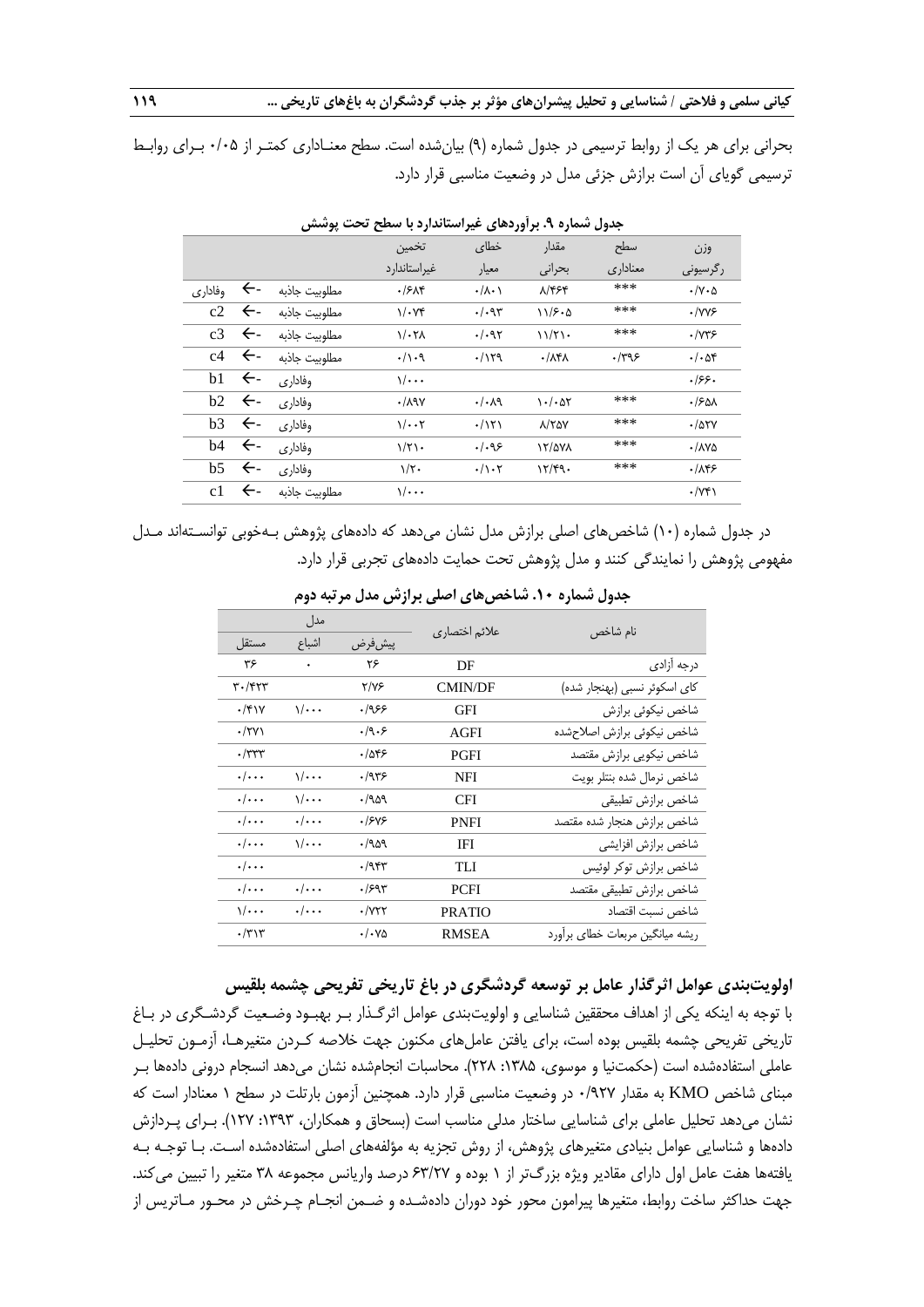مناسبترین روش چرخش یعنی دوران واریماکس استفادهشده است. در جدول )11( عاملهای استخراجی ارائهشده اسـت که اهمیت و نقش هر یک از متغیرها را در شکلگیری عاملها نشان میدهد و بهعبارتدیگر بیانگر بارگیری عاملهـا از متغیرهاست. با توجه به ترکیب متغیرهای هر عامل نام مناسبی برای آن انتخاب گردیده است. بـهاینترتیب هفـت عامـل اقتصادی، مبلمان باغ تاریخی تفریحی چشمه بلقیس، اطالعرسانی و تبلیغات، دسترسی و حملونقل، امکانـات و خـدمات، کیفیت محیطی و موقعیت در بهبود وضعیت گردشگری در این باغ تاریخی تفریحی اثرگذار هستند بهگونهای کـه 63/27 درصد تغییرات را پوشش میدهند.

| درصد واريانس<br>تبيين شده         | بار عاملی                          | شاخص                                                                                 | عامل       |  |  |  |  |  |
|-----------------------------------|------------------------------------|--------------------------------------------------------------------------------------|------------|--|--|--|--|--|
|                                   |                                    | وجود کمپهای خدمات پزشکی (اورژانس ۱۱۵) در سطح شهر و نزدیک به باغ چشمه بلقیس را چگونه  |            |  |  |  |  |  |
|                                   | $\cdot/\tau$ .                     | ارزيابي مي كنيد؟                                                                     |            |  |  |  |  |  |
|                                   | .798                               | افزایش اشتغال در بخش خدمات                                                           |            |  |  |  |  |  |
|                                   | $\cdot$ / $\gamma$                 | افزایش درامد                                                                         |            |  |  |  |  |  |
| 17/97.                            | $\cdot$ / $\wedge\uparrow\uparrow$ | افزایش اشتغال در بخش گردشگری (تولید صنایعدستی، مواد غذایی محلی برای گردشگران و )     |            |  |  |  |  |  |
|                                   | .71                                | افزايش سرمايه گذاري                                                                  |            |  |  |  |  |  |
|                                   | ۱۸۲۵.                              | تنوع شغلي و كارأفريني                                                                |            |  |  |  |  |  |
|                                   | $\cdot$ /795                       | افزایش سطح رفاه برای مردم محلی                                                       |            |  |  |  |  |  |
|                                   | $\cdot$ /Y۶۳                       | افزایش سطح مشاركت جامعه محلي براي ارائه خدمات                                        |            |  |  |  |  |  |
|                                   | ۳۵۵-                               | مبلمان شهرى مناسب (نيكمت، آبنما و )                                                  |            |  |  |  |  |  |
|                                   | $\cdot$ /۴۳ $\cdot$                | سکو و محلهای نشستن مناسب                                                             |            |  |  |  |  |  |
|                                   | .751                               | نورپردازی مناسب چشمه بلقیس                                                           | مبلمان باغ |  |  |  |  |  |
|                                   | $\cdot/\Upsilon\cdot$              | محوطه بازي كودكان                                                                    | تاريخى     |  |  |  |  |  |
| $11/\Delta$ 9                     | $\cdot$ /Y)9                       | امكانات ورزشى                                                                        | تفريحي     |  |  |  |  |  |
|                                   | .754                               | دسترسی به آب سالم و آشامیدنی                                                         | چشمه بلقیس |  |  |  |  |  |
|                                   | ۹۶۹۶.                              | دسترسی مناسب به سرویسهای بهداشتی                                                     |            |  |  |  |  |  |
|                                   | $\cdot/\Upsilon \cdot \Delta$      | دسترسی به فضای مناسب برای شستشوی ظروف                                                |            |  |  |  |  |  |
|                                   | ۶۶۴.                               | وضعیت نیروهای متخصص و آموزشدیده جهت معرفی منطقه و باغ تاریخی و تفریحی چشمه بلقیس     |            |  |  |  |  |  |
|                                   | $\cdot$ /Y۶                        | وضعیت نمایشگاهها جهت معرفی دیگر جاذبههای شهرستان چرام                                |            |  |  |  |  |  |
|                                   | ۰/۶۱۸                              | شناخت شما نسبت به دیگر جاذبههای شهرستان چرام به چه میزان میباشد؟                     | اطلاعرسانى |  |  |  |  |  |
| $\mathcal{N} \cdot / \mathcal{N}$ | $\cdot/\lambda\cdot\gamma$         | ارزیابی برگزاری جشنوارههای بومی و محلی صنایعدستی غذاهای محلی، آوازها و سازهای محلی و | و تبليغات  |  |  |  |  |  |
|                                   |                                    | شناساندن سنتهای بومی به گردشگران چگونه است؟                                          |            |  |  |  |  |  |
|                                   | $\cdot$ /YYS                       | وضعيت واحدهاى اطلاع رسانى نقاط گردشگرى شهرستان چرام                                  |            |  |  |  |  |  |
|                                   | $\cdot$ / $\gamma$                 | علائم راهنمایی هدایت گردشگران به باغ چشمه بلقیس را چگونه ارزیابی می کنید؟            |            |  |  |  |  |  |
|                                   | ۰/۶۴۲                              | امكانات حمل ونقل                                                                     |            |  |  |  |  |  |
|                                   | .1997                              | جادههای دسترسی و علائم راهنمای گردشگران                                              | دسترسی و   |  |  |  |  |  |
| $\lambda/\cdot$                   | $\cdot$ /۶۷۱                       | پارکینگ                                                                              | حملونقل    |  |  |  |  |  |
|                                   | .798                               | کیفیت معابر و شبکههای دسترسی                                                         |            |  |  |  |  |  |
|                                   | ٠/۴٨۵                              | دسترسی امن و صحیح                                                                    |            |  |  |  |  |  |
|                                   | ۰/۵۴۱                              | شیوه مدیریتی و کارکنان فعال در باغ چشمه بلقیس را چگونه ارزیابی می کنید؟              |            |  |  |  |  |  |
|                                   | .1818                              | وضعیت بهداشت در مکان را چگونه ارزیابی می کنید؟                                       | امکانات و  |  |  |  |  |  |
| <b>Y/AY</b>                       | .1999                              | وضعیت منطقه در زمان اوج گردشگری از نظر کمبود سروصدا (آرامش صوتی)                     | خدمات      |  |  |  |  |  |
|                                   | $\cdot$ /۳۸۹                       | استحکام و کیفیت خدمات و امکانات توریستی را در چرام چگونه ارزیابی می کنید؟            |            |  |  |  |  |  |
|                                   | $\cdot$ /۴۷۲                       | محل قرارگیری سکوی زباله و سطل أشغال در باغ را چگونه ارزیابی می کنید؟                 |            |  |  |  |  |  |
|                                   | ۰/۶۰۲                              | أرامش محيط                                                                           |            |  |  |  |  |  |
| 5/19                              | ۰/۶۷۷                              | فضاى سبز مطلوب                                                                       | كيفيت      |  |  |  |  |  |
|                                   | .7019                              | چشمانداز زيبا                                                                        | محيطى      |  |  |  |  |  |
|                                   | $\cdot$ /Y۳Y                       | أبوهواي چشمه بلقيس                                                                   |            |  |  |  |  |  |
| ۴/۸۹                              | $\cdot$ /۵۹۹                       | وضعیت قرارگیری پمپبنزین یا جایگاه سوخت از شهر تا چشمه بلقیس                          | موقعيت     |  |  |  |  |  |
|                                   | ۰/۷۱۵                              | وضعیت قرارگیری باغ چشمه بلقیس تا مرکز چرام را چگونه ارزیابی می کنید؟                 |            |  |  |  |  |  |

**جدول شماره .11 عوامل و شاخصهای مربوط به هر عامل به همراه بار عاملی آن**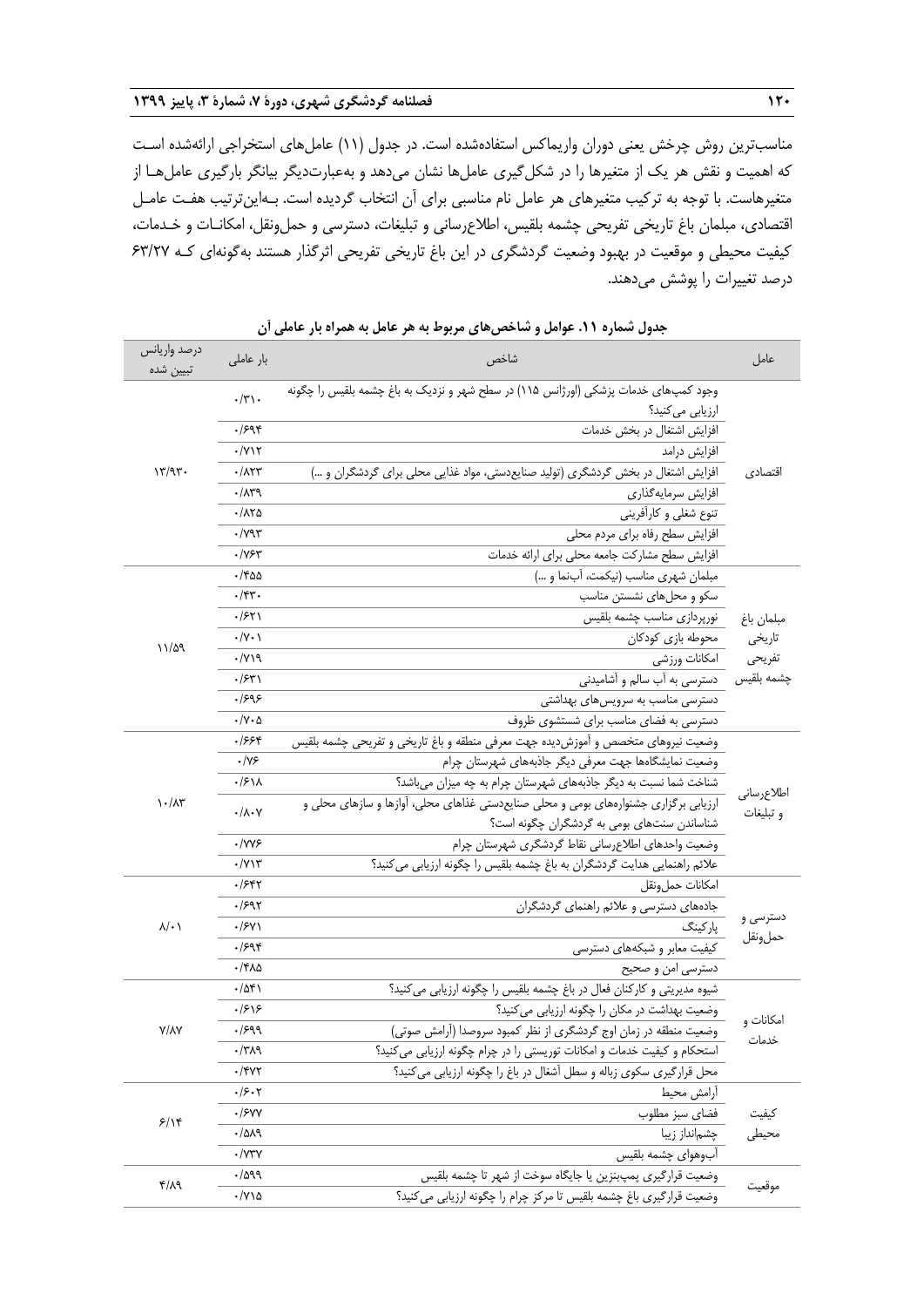## **نتیجهگیری**

باغها در ایران از تصاویر زیبای طبیعت محسوب میگردند که میتوان آنها را جـزو زیبـاترین جاذبـههای طبیعـتگردی دانست. این باغهای زیبا معموالً موردتوجه عالقهمندان به طبیعت و طبیعتگردی قرار میگیرند. در محدوده موردمطالعـه نیز نتایج استنباطی نشان میدهد به نظر گردشگران باغ تاریخی تفریحـی چشـمه بلقـیس جاذبـه گردشـگری مناسـب و مطلوبی قلمداد میگردد و در بین دیگـر جاذبـههای گردشـگری از وضـعیت مناسـبی برخـوردار اسـت. چنانچـه ارزیـابی گردشگران از آرامش محیط، فضای سبز مطلوب، سکو و محلهای نشستن، چشمانداز زیبا و آبوهـوای چشــمه بلقـیس مناسب بوده است. مجموعه شرایط مذکور وفاداری گردشگران را نیز در پی داشته است. بهطوری که در نتـایج اسـتنباطی گردشگران تمایل به بازدید دوباره باغ چشمه بلقیس داشته و بهعنوان یک اولویت برای انتخاب نسبت به دیگر جاذبههای شهرستان، باغ تاریخی تفریحی چشمه بلقیس را مدنظر داشتهاند. تمایل برای معرفـی و بازدیـد بـاغ چشـمه بلقـیس بـه دوستان و خانواده نشانه دیگری از وفاداری گردشگران بـوده اسـت. ایـن مسـئله در اهمیـت دادن بـه حفـب ایـن بـاغ و نگاهداشت آن برای نسلهای بعدی نیز نمود یافته است. طبعاً رفتار مناسب جامعه میزبان در این محبوبیت بیتأثیر نبـوده است. این اثرگذاری مثبت در رفتار جامعه محلی با گردشگران تجلی مییابد. در منطقه موردمطالعـه از نگـاه گردشـگران رفتار جامعه محلی با گردشگران در وضعیت مطلوبی قرار داشته است که میتوانـد عامـل بسـیار اثرگـذار در تـداوم رونـد توسعه گردشگری قلمداد گردد. اذعان جامعه محلی به اثرگذاری مثبت حضور گردشگران در بهبـود شـرایط اقتصـادی در حوزههای افزایش اشتغال در بخش خدمات، افزایش درآمد، رونق صنایعدستی و ... شـاهدی بـر ایـن ادعاسـت و بهماننـد 1 آنچه سونگ تای لیو )2020( بیان کرده زمینه حمایت ساکنان محلـی را بسترسـازی نمـوده اسـت. یافتـههای حاصـل از تحلیل عاملی اکتشافی بیانگر آن است از بین شش عامل شناساییشده عامل «اقتصادی» با بارگذاری شاخصهای وجود کمپهای خدمات پزشکی )اورژانس 115( در سطح شهرستان و نیز نزدیک به بـاغ چشـمه بلقـیس، افـزایش اشـتغال در بخش خدمات، افزایش درآمد، افزایش اشـتغال در بخـش گردشـگری )تولیـد صنایعدسـتی، مـواد غـذایی محلـی بـرای گردشگران و …)، افزایش سرمایهگذاری، افزایش سطح مشارکت جامعه محلی برای ارائه خدمات، افزایش سطح رفاه برای مردم محلی، تنوع شغلی و کارآفرینی، 13/93 درصد واریانس بهبود وضعیت گردشگری در باغ تـاریخی تفریحـی چشـمه بلقیس را تبیین مینماید که این امر نشانگر اهمیت و ارزش عامل اول نسبت به عاملهای بعدی اسـت. عامـل دوم کـه تحت نام »مبلمان فضای باغ تاریخی تفریحی چشمه بلقیس« قرار دارد از ترکیب هشت متغیـر مبلمـان شـهری مناسـب )نیکمت، آبنما و ...(، سکو و محلهای نشستن مناسب، نـورپردازی مناسـب چشـمه بلقـیس، محوطـه بـازی کودکـان، دسترسی به فضای مناسب برای شستشوی ظروف، دسترسی مناسب به سرویسهای بهداشتی، دسترسی بـه آب سـالم و آشامیدنی و امکانات ورزشی، شکلگرفته و 11/59 درصد واریانس بهبود وضعیت گردشـگری را بـه خـود اختصـاص داده است. وضعیت نیروهای متخصص و آموزشدیده جهت معرفی منطقه و باغ تاریخی و تفریحی چشـمه بلقـیس، وضـعیت نمایشگاهها جهت معرفی دیگر جاذبههای شهرستان چرام، شناخت نسبت به دیگر جاذبههای شهرسـتان چـرام، وضـعیت واحدهای اطالعرسانی نقاط گردشگری شهرستان چرام، عالئم راهنمایی برای هدایت گردشگران به باغ چشـمه بلقـیس، برگزاری جشنوارههای بومی و محلی صنایعدستی غذاهای محلی آوازها و سازهای محلی و شناساندن سنتهای بومی به گردشگران تحت عنوان عامل »اطالعرسانی و تبلیغـات« نامگرفتـه اسـت و جمعـاً 10/83 درصـد ابعـاد بهبـود وضـعیت گردشگری را در برگرفته است. عامل »دسترسی و حملونقل« باوجود متغیرهای امکانات حملونقل، جادههای دسترسـی و عالئم راهنمای گردشگران، پارکینگ، دسترسی امن و صحیح و کیفیت معابر و شبکههای دسترسی، 8/01 درصد بهبود وضعیت گردشگری را در برمیگیرد. در عامل »امکانات و خدمات« شیوه مدیریتی و کارکنان فعال در باغ چشمه بلقـیس، وضعیت بهداشت در مکان، محل قرارگیری سکوی زباله و سطل آشغال در باغ چشمه بلقیس، استحکام و کیفیت خدمات و امکانات توریستی در سطح شهرستان چرام و وضعیت منطقه در زمان اوج گردشگری از نظر کمبـود سروصـدا )آرامـش

1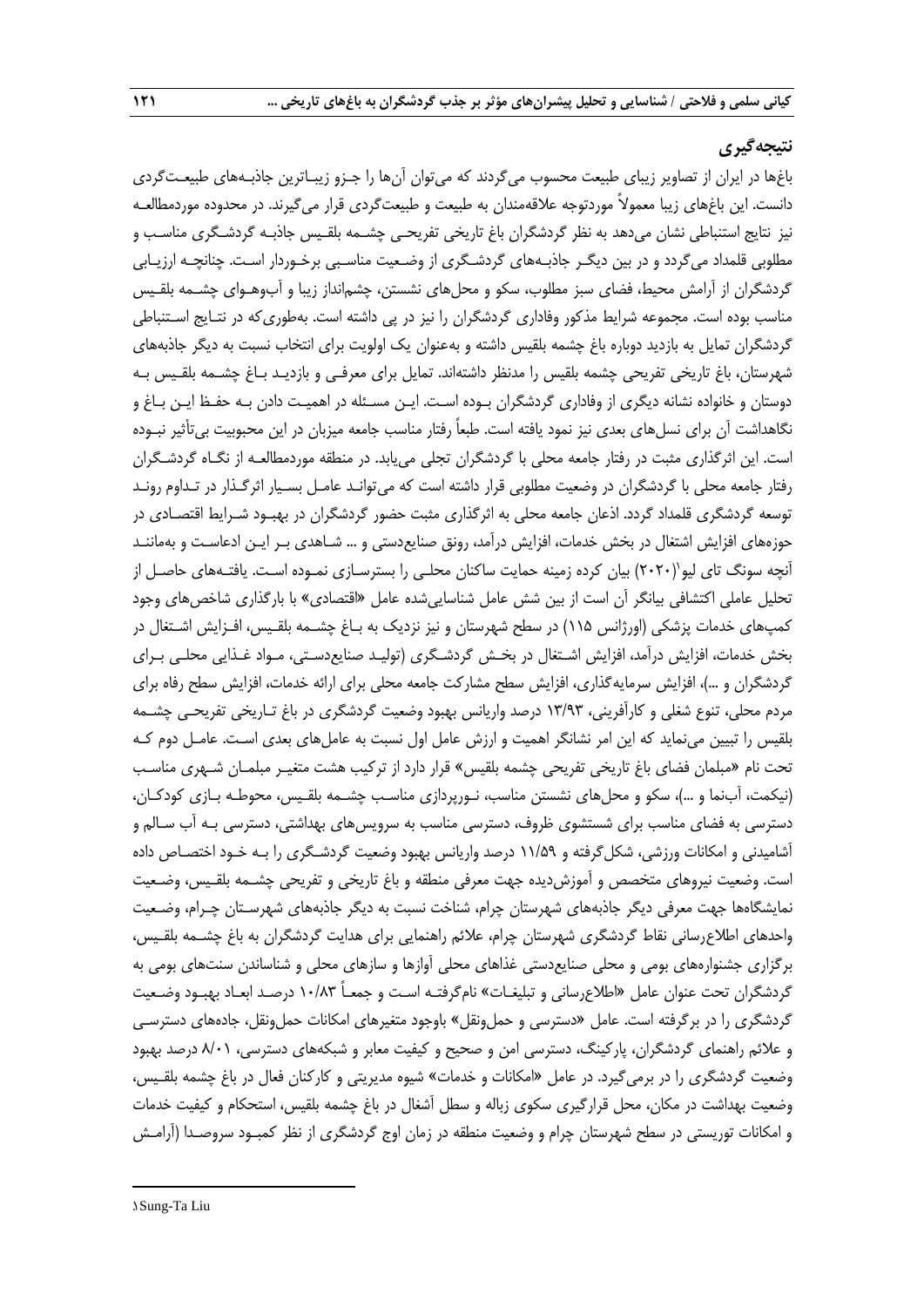صوتی) بارگذاری شده که مجموعاً ۷/۸۷ درصد واریانس بهبود وضعیت گردشگری در باغ تاریخی تفریحی چشمه بلقـیس را به خود اختصاص داده است. وجود متغیرهای آرامش محیط، فضای سبز مطلوب، آبوهوای چشمه بلقیس و چشــم|نداز زیبا شکلدهنده عاملی به اسم کیفیت محیطی بوده است. این عامل 6/14 درصد واریانس بهبود گردشگری در این باغ را تبیین مینماید. درنهایت عامل »موقعیت« باوجود دو متغیر وضعیت قرارگیری باغ چشمه بلقیس تـا مرکـز شـهر چـرام را چگونه ارزیابی میکنید؟ و وضعیت قرارگیری پمپبنزین یا جایگاه سوخت در شهرستان از شهر تا چشمه بلقیس به میزان 4/89 درصد در گردشگری باغ تاریخی تفریحی چشمه بلقیس اثر داشته است. معنادار شدن همه عوامـل موردبررسـی بـا نتایج تحقیق جاوید صیدا و رما آدومیتین )2016( همراستا بوده است. معناداری اثر جاذبهها بر وفاداری گردشگران نیـز بـا نتایج تحقیق مای گونگ خونگ و فام آن نیوئن )2017( همخوانی داشته است.

## **تقدیر و تشکر**

بنا به اظهار نویسنده مسئول، این مقاله حامی مالی نداشته است.

# **منابع**

- 1( ابراهیمپور، حبیب؛ سید نقوی، میرعلی؛ یعقوبی، نورمحمد )1390( عوامل مؤثر بـر رضـایت و وفـاداری گردشـگران در اسـتان اردبیل )مطالعه موردی: منطقه گردشگری سرعین(، فصلنامه مطالعات گردشگری، دوره،5 شماره ،14 صص.69-92.
- ۲) ابراهیمزاده، عیسی؛ حافظ رضازاده، معصومه؛ دارائی، مرضیه (۱۳۹۱) برنامهریزی و مکان یابی بهینه تسهیلات و زیرساختهای گردشگری شهری با استفاده از GIS موردشناسی: شهر سمنان، جغرافیا و توسعه، دوره۱۲، شماره ۳۵، صص. ۳۳–۴۸.
- 3( ابراهیمنیا سماکوش، سعید؛ خاکساری، علی؛ لطیفی، غالمرضا؛ دامادی، محمد )1392( ارزیـابی نقـش گردشـگری شـهری در توسعه اقتصادی-محیطی شهر بابلسر، اقتصاد و مدیریت شهری، دوره ۱، شماره ۳، صص.۳۱-۱۷.
- ند اردکانی، سعید؛ میرغفوری، سید حبیباهلل؛ برقی، شاهین )1389( شناسایی و اولویتبندی مؤلفههای مؤثر بـر سـطح رضـایت گردشگران خارجی در شیراز، فصلنامه مطالعات گردشگری، دوره۵، شماره ۱۳، صص. ۲۳-۱.
- 5( اسماعیلزاده، حسن و اسماعیلزاده، یعقوب )1396( شناسایی مؤلفههای تأثیرگذار و تأثیرپذیر گردشگری پایـدار در شـهرهای ساحلی (مطالعه موردی: بندر انزلی)، فصلنامه فضای جغرافیایی، سال ۱۷، شماره ۶۰ صص. ۷۷–۵۵.
- 6( انصاری، مجتبی و محمودی نژاد، هادی )1386( باغ ایرانی تمثیلی از بهشت با تأکید بر ارزشهای باغ ایرانـی دوران صـفوی. نشریه هنرهای زیبا، شماره ۲۹، صص. ۴۸-۳۹.
	- 7( ابوئی، رضا و جیحانی، حمیدرضا )1391( دشواری مرمت باغهای تاریخی ایرانی، مجله صفّه، شماره ،57 صص. .107-117
- 8( بوذری، سیما؛ خلیفه، ابراهیم؛ بابکی نژاد، مجتبی )1392( تبیین نقش بازار بزرر تهران در توسعه گردشگری شـهری تهـران، فصلنامه جغرافیایی سرزمین، دوره ،10 شماره ،38 صص. .63-80
- 9( پوراحمد، احمد؛ بهدوست، فرانک؛ فرهودی، رحمت اهلل )1394( بررسی نقش گردشگری در توسعه شهری کرمانشاه، جغرافیا و آمایش شهری منطقهای، شماره ۵، دوره ۱۵، صص۲۰۰۰– ۸۵.
- ۱۰) حکمت نیا، حسن (۱۳۹۹) ارزیابی عوامل مؤثر بر توسعه گردشگری شهر میبد، فصلنامه گردشگری شهری، دوره ۷، شـماره ۲، صص. ۸۴–۷۱.
- 11( حیدری سورشجانی، رسول )1396( مدلسازی ساختاری عوامل مؤثر بر جذب گردشگران به پدیدههای گردشـگری مصـنوعی (مطالعه موردی: پارک و دریاچه چیتگر تهران)، فصلنامه گردشگری و توسعه، سال ۶، شماره ۱۱، صص. ۱۴۹–۱۶۸.
- ١٢) ختایی، محمود؛ فرزین، محمدرضا؛ موسوی، علی (١٣٨٧) اندازهگیری کـارایی هتلهـای تهـران بـا اسـتفاده از روش تحلیـل پوششی دادهها، فصلنامه پژوهشهای اقتصادی، دوره ۳، شماره ۰، صص. ۰-۲۴.
	- 13( دیناری، احمد )1384( گردشگری شهری در ایران و جهان، چاپ اول، تهران : انتشارات خرد.
- ۱۴) زال، محمدحسن؛ رمضان زاده لسبویی، مهدی؛ جوربنیان، فرشته (۱۳۹۹) عملکـرد موزههـای باستانشـناختی و نقـش آن در توسعه گردشگری میراث فرهنگی مطالعه موردی: موزه خانه کلبادی شهر ساری، مجله گردشگری شهری، دوره ۷، شـماره ۰، صص. ۵۰-۳۷.
- ۱۵) زیاری، کرامت الله؛ امانپور، سعید؛ امیری فهلیانی، محمدرضا (۱۳۹۲) بررسی عوامل مؤثر در توسعه صنعت گردشگری شـهری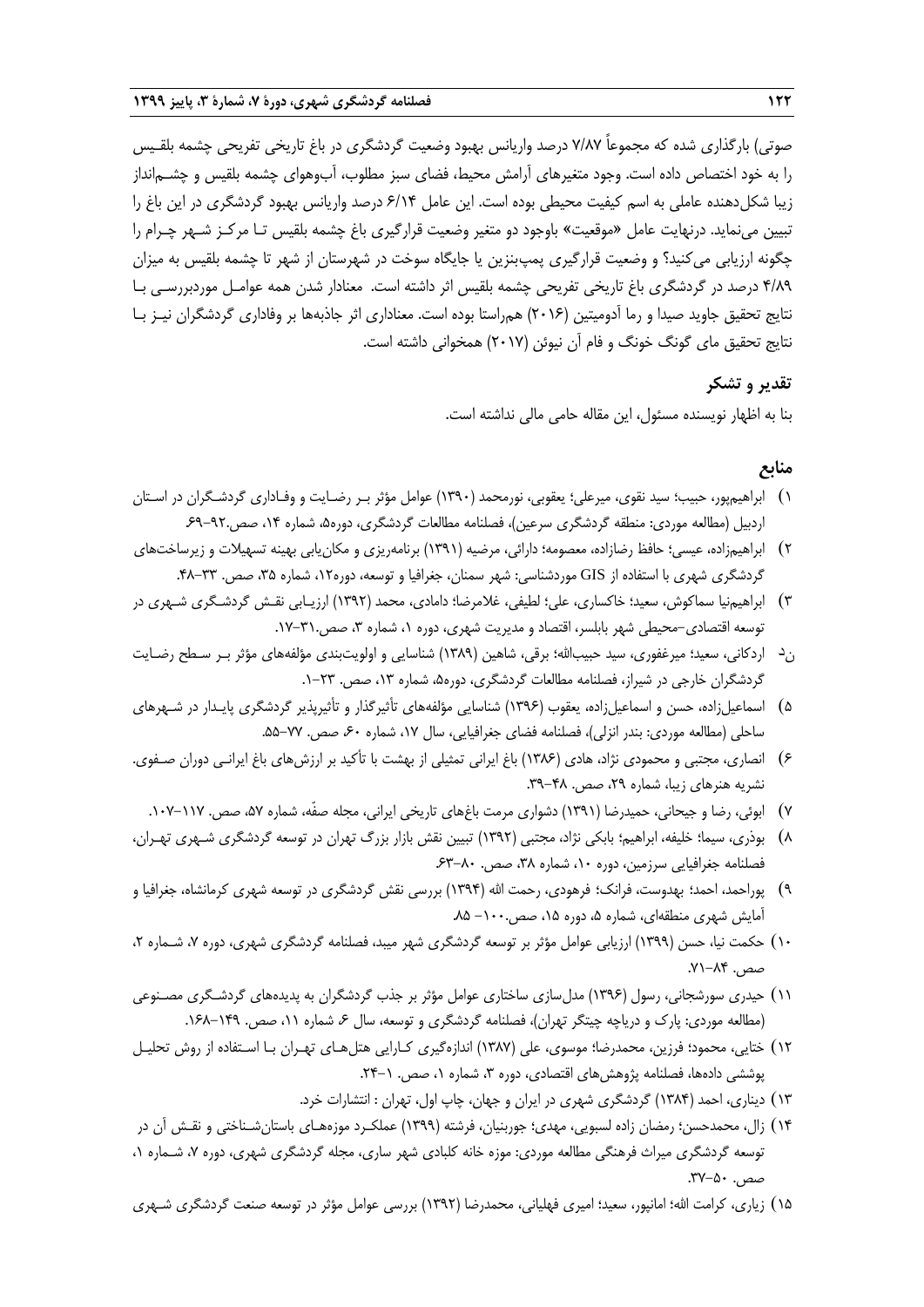با تأکید بر عوامل مؤثر بر رضایتمندی گردشگران (نمونه موردی شهر نورآباد ممسنی)، فصلنامه جغرافیایی سرزمین، دوره ۱۰، شماره ،37 صص.15-31.

- ۱۶) رحمانی، مریم و ضیایی، محمود (۱۳۸۸) اثرات اجتماعی گردشگری، سالنامه علم گردشگری، شماره ۳، صص.۶۶۵-۶۴۷
- ۱۷) رهنما، علی و رفیعی، هادی (۱۳۹۷) عوامل مؤثر در انتخاب مراکز خرید شهری توسط گردشگران و زائـران: مطالعـه مـوردی مشهد، فصلنامه فضای جغرافیایی، سال ۱۸، شماره ۶۳ صص. ۱۴۵–۱۲۵.
- 18( رضایی، محمدرضا؛ مختاری، صادق؛ کشتکار، لیال )1394( ارائـه مـدلی تلفیقـی جهـت اولویتبنـدی زیرسـاختهای توسـعه گردشگری مطالعه موردی: شهرستانهای استان چهارمحال و بختیاری، فصلنامه مطالعات جغرافیایی مناطق خشـک، سـال ۶، شماره ۲۲، صص. ۱۷–۱.
- 19( سیدعلی پور، سیدخلیل و اقبالی، ناصر )1390( نقش جاذبههای اکوتوریستی، فرهنگی و تاریخی در توسعه گردشـگری اسـتان سمنان، فصلنامه جغرافیایی فضای گردشگری، دوره ۱، شماره ۱، صص. ۶۱-۴۱.
	- ۲۰) سازمان جهانی گردشگری (۲۰۱۸) گزارش سالانه عملکرد گردشگری در سطح جهان.
- ٢١) شعبانزاده، پروین؛ بنی اسدی، پروانه؛ حیاتی، باب الله؛ راحی، حسین (١٣٩۴) ارزشگذاری اقتصادی خدمات تفریحی و تعیـین میزان تمایل بازدیدکنندگان به پرداخت هزینه برای بازدید از اماکن گردشگری شهری )مطالعـه مـوردی: بـاغ گلهـای شـهر اصفهان)، فصلنامه اقتصاد و مدیریت شهری، شماره ۴، دوره ۱۳، صص. ۱۷-۱.
- 22( صفوی، سید راشد؛ اسکندری نوده، محمد؛ علیزاده، محمد؛ خوشـدالن، مژگـان )1396( بررسـی وضـعیت اشـتغال در بخـش گردشگری (استان گیلان)، فصلنامه فضای جغرافیایی، سال ۱۷، شماره ۶۰ صص. ۳۸-۲۱.
- 23( ضیایی، محمود و داغستانی، سعید )1389( تحلیل سلسله مراتبی جاذبههای تاریخی فرهنگی شهرسـتان نیشـابور. فصـلنامه جغرافیا و توسعه، دوره ۸، شماره ۱۷، صص. ۱۳۸–۱۱۳.
- ۲۴) علیاکبری، اسماعیل؛ پوراحمد، علی؛ جلالآبادی، لیلا (۱۳۹۷) شناسایی پیشرانهای مؤثر بر وضعیت آینده گردشگری پایـدار شهر کرمان با رویکرد آیندهپژوهی، فصلنامه گردشگری و توسعه، دوره ۷، شماره ۱، صص. ۱۷۸–۱۵۶.
- ۲۵) علایی، علی (۱۳۹۴) آشنایی و تحلیل باغهای تاریخی روستایی ایرانی، مسکن و محیط روستا، دوره ۳۴، شماره ۱۴۹، صـص.  $.55 - 10$
- ۲۶) عیسی لو، شهابالدین؛ خاکساری رفسنجانی، علی؛ سعیدی راد، مجید (۱۳۹۵) سنجش سطح برخورداری شهرستان های استان مرکزی به لحاظ زیرساختهای گردشگری، مطالعات برنامهریزی سـکونتگاههای انسـانی، دوره ۱۲، شـماره ۳، صـص. ۵۵۳-.567
- 27( کرمی، مهرداد )1391( سنجش پایداری گردشگری از نگاه جامعه محلی مطالعه موردی؛ شهر نیاسر، تحقیقات کاربردی علـوم جغرافیایی، دوره ۱۲، شماره ۲۵، صص. ۵۵–۳۱.
- 28( کیانی سلمی، صدیقه و بسحاق، محمدرضا )1396( تحلیل نقش امکانات و زیرساختهای گردشگری بر وفاداری و تمایـل بـه بازدید مجدد گردشگران (نمونه موردی: مناطق روستایی شهرستان ساوجبلاغ)، فصلنامه گردشگری و توسعه، سـال ۶ شـماره ،3 صص.154-176.
- 29( کیانی سلمی، صدیقه )1395( گردشگری اجتماعمحور، الزام توسعه پایدار گردشگری روسـتایی، همـایش ملـی توسـعه پایـدار گردشگری، از تئوری تا عمل، دانشگاه مازندران.
- ۳۰) لطفی، حیدر (۱۳۹۸) ارزیابی توسعه خـدمات و زیرسـاختـهای گردشـگری جنـگ در منـاطق غـرب ایـران (نمونـه مـوردی: شهرستانهای استان کرمانشاه) ، مجله مطالعات توسعه اجتماعی ایران، سال ۱۱، شماره ۳، صص. ٨٨–٧٩.
- 31( فروتنی، فرزانه و همای صالحی، خدیجه )1397( برنامه ریزی گردشگری در زمینه حیـاتوحش شهرسـتان دزفـول، فصـلنامه فضای جغرافیایی، سال ۱۸، شماره ۶۲ صص. ۴۴–۳۱.
- ۳۲) قاسمی، مسلم؛ شرفی، حجتالله؛ جعفری، مرضیه؛ شیخ علیپور، بهزاد (۱۳۹۵) رتبهبندی زیرساختهای گردشگری با اسـتفاده از تکنیک کوپراس، گردشگری شهری، دوره ۳، شماره ۰، صص. ۴۱-۳۱.
- 33( قنبری، سیروس؛ دهقان، محمدحسین؛ میرکی اناری، حسین )1394( ارزیابی عوامل مؤثر بر توسعه کـارآفرینی در گردشـگری روستایی، فصلنامه مطالعات مدیریت گردشگری، دوره ۱۰، شماره ۳۲، صص. ۱-۲۰.
- 34( لحمیان، رضا؛ عبوری، مهدی؛ براری، معصومه )1392( نقـش مبلمـان شـهری در توسـعه گردشـگری شـهر سـاری، آمـایش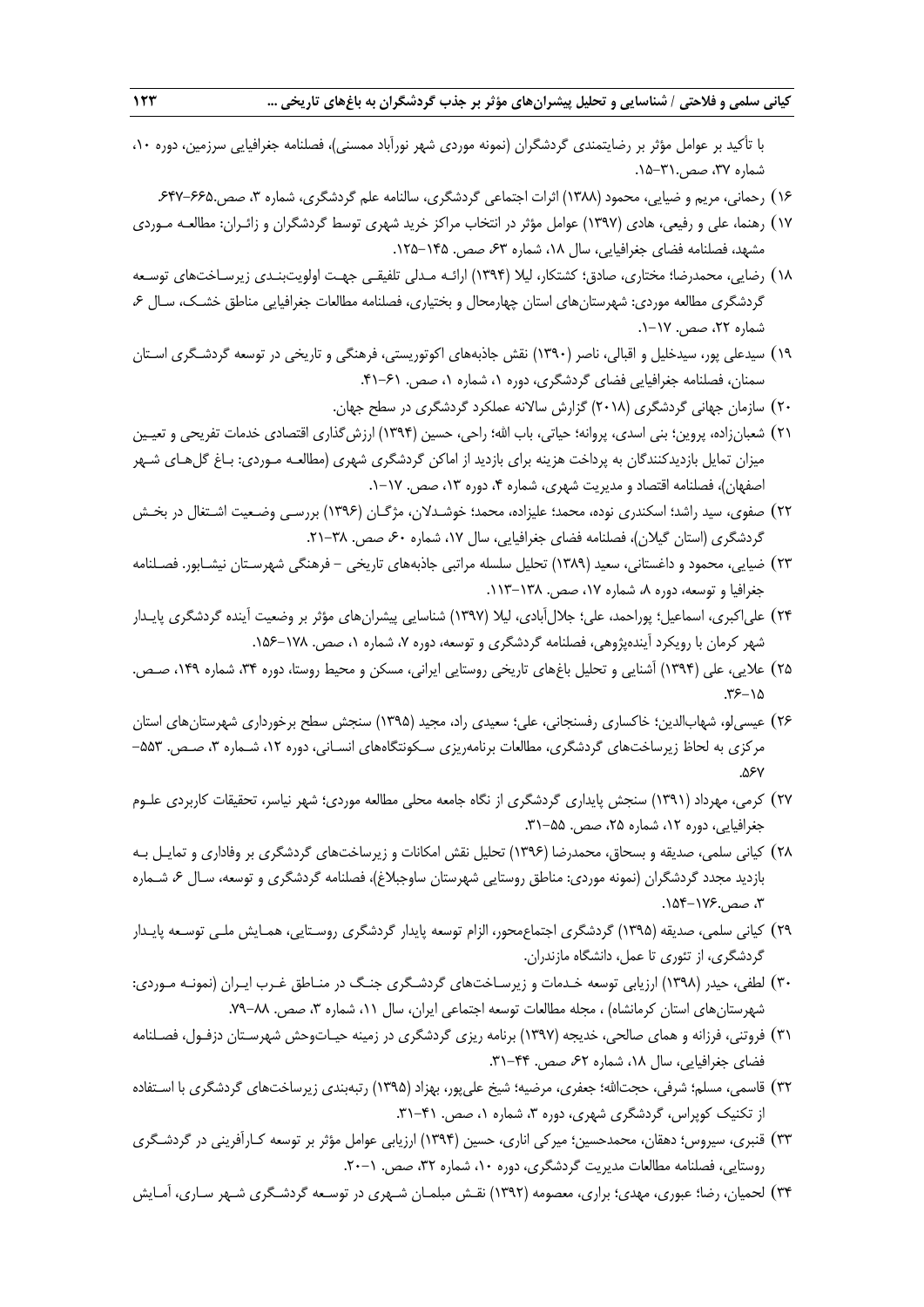جغرافیایی فضا، دوره ۳، شماره ۱، صص. ۱۲۰– ۰۱۰۱.

- ۳۵) متدیّن، حشمتالله (۱۳۸۹) علل پیدایش باغهای تاریخی ایرانی، فصلنامه باغ نظر، دوره ۱۵، شماره ۷، صص. ۶۲–۵۱.
- 36( مهرابی، علی )1395( ارزیابی عوامل مؤثر بر رضایتمندی گردشگران با اسـتفاده از مـدل کـانو )مطالعـه مـوردی: بخـش بـاغ بهادران)، پایاننامه کارشناسی ارشد، رشته اکوتوریسم، دانشگاه کاشان.
- ٣٧) نظمفر، حسین؛ عشـقی چهـاربرج، علـی؛ امـان|للهپور، انـور (١٣٩۵) رتبهبنـدی شهرسـتانهای اسـتان مازنـدران بـر اسـاس زیرساختهای گردشگری با روش های تصمیمگیری چند معیاره، فضای گردشگری، دوره ۵، شماره ۲۰، صص. ۱۱۹–۹۹.
- 38( نظمفر، حسین و محمدی، چنور )1398( ارزیابی زیرساختها و جاذبههای گردشگری در منطقه اورامانات کرمانشـاه، فصـلنامه برنامهریزی فضایی، سال ۹، شماره ۴ (پیاپی ۳۵)، صص. ۱۶۰–۱۶۷.
- 39( وارثی، حمیدرضا؛ صفرآبادی، اعظم؛ زنگیآبادی، علی )1393( نقش عوامل اجتماعی گردشگری در توسعه گردشگری شـهری اصفهان)، مطالعات جامعهشناختی شهری، دوره ۴، شماره ۱۲، صص. ۱۲۸–۱۰۱.
- 40( همتی، رضا و زهرانی، داوود )1393( بررسی عوامل مؤثر بر رضامندی و وفاداری گردشگران خارجی به اصفهان بهمثابـه برنـد گردشگری، فصلنامه برنامه ریزی و توسعه گردشگری، دوره ۳، شماره ۱۰، صص ۲۰۴۰-۱۸۲.
- 41( همتی، سیما )1397( نقش توانمندیها و زیرساختهای گردشگری در توسعه گردشگری مدرن و پویایی اقتصادی با تأکید بر نقش متغیرهای سیستمی بهویژه هتلها و اقامتگاهها، فصلنامه نگرشهای نو در جغرافیای انسانی، سال ،10 شماره ،2 صـص.  $.17A-1.7$
- 42( یوسفی شهیر، هانیه؛ حسینزاده دلیر، کریم؛ باقری، کریم )1392( ارزیابی زیرساختهای گردشگری بـا تأکیـد بـر محورهـای ارتباطی و توقفگاهها از دیدگاه گردشگران (منطقه فرهنگی تاریخی تبریز)، فصلنامه فضای گردشـگری، سـال ۳، شـماره ۱۲، صص. ۴۵-۲۵.
- 43( یزدان پناه، مسعود و شکوهی، مهدی )1398( بررسی آثار گردشگری بر رضایت ساکنان محلی با کاربرد نظریه سرریز پایین به بالا؛ نمونۀ موردی: منطقه کمردوغ، برنامهریزی فضایی، دوره ۹، شماره ۲، صص. ۳۸-۲۳.
- 44) Azizi, Hamid. & Biglari, Mahdi. & Joudi, Pouya. (2011) Assessment the feasibility of sustainable tourism in urban environments employing the cumulative linear model, Procedia Engineering, Vol. 21, pp. 24-33.
- 45) Agyeiwah, Elizabeth. & Raymond, Adongo. & Alexandru, Dimache. & Amare, Wondirad. (2016) Make a customer, not a sale: Tourist satisfaction in Hong Kong, Tourism Management, Vol. 57, pp.68-79.
- 46) Briedenhann, Jenny. & Eugenia, Wickens. (2004) Tourism Routes as a tool for the economic Development of Rural Areas-vibrant Hope for Impossible Dream? Tourism Management, Vol. 25, No.1, pp.71-79.
- 47) Birdogan, Baki. & Cigdem, Basfirinci. & Ilker, Murat Ar. & Zuhal, Cilingir. (2009) An application of integrating SERVQUAL and Kano's model into QFD for logistics services: A case study from Turkey, Asia Pacific Journal of Marketing and Logistics, Vol.21, No.1, pp. 106–126.
- 48) Chen, Fu Chen. & Tsai, DungChun. (2007) How destination image and evaluative factors affect behavioral intentions?, Tourism Management, Vol.28, pp.1115–1122.
- 49) Chun Hsien, Liu. & Chu Ching, Wang. (2008) Forecast competitor service strategy with service taxonomy and CI data, European Journal of Marketing, Vol.25, pp.746 – 765.
- 50) Ding, Ji-Feng. (2009) Applying fuzzy quality function deployment (QFD) to identify solutions of service delivery system for port of Kaohsiung, Quality & Quantity, Vol.43, No.4, pp.553- 570.
- 51) Evelyn F, Wamboye. & Nyaronga, Peter John. & Sergi, Bruno S. (2020) what are the determinant of international tourism in Tanzania?, World Development Perspectives, Vol.17, pp.1-15.
- 52) Feroz, Ahmad. Md. & Shah, A. & Tarun Kanti, B. (2010) Factors Affecting the Selection of Tour Destination in Bangladesh: An Empirical Analysis, International Journal of Business and Management, Vol.5, No.9, pp.52-61.
- 53) Hakim, Luchman. (2008) Planningfor nature-based tourism in East Java: Recent status of biodiversity, conservation, and its implication for sustainable tourism, ASEAN Jour. Tour. Hosp, Vol.7, No.2, pp.155-167.
- 54) Holjeva, Ivanka Avelini. (2003) A Vision of tourism and the hotel industry in the 21 century, International Journal of Hospitality Management, Vol.22, No.2, pp.129-134.
- 55) Javid, Seyidov. & Roma, Adomaitienė. (2016) Factors influencing local tourists' decision-making on choosing a destination: A case of Azerbayjan, journal of ekonomika, Vol.95, No.3, pp.112-127.
- 56) Jazmin, A. & Corrales, P. (2017) Factors Influencing Tourism Destinations AttractivenessThe Case